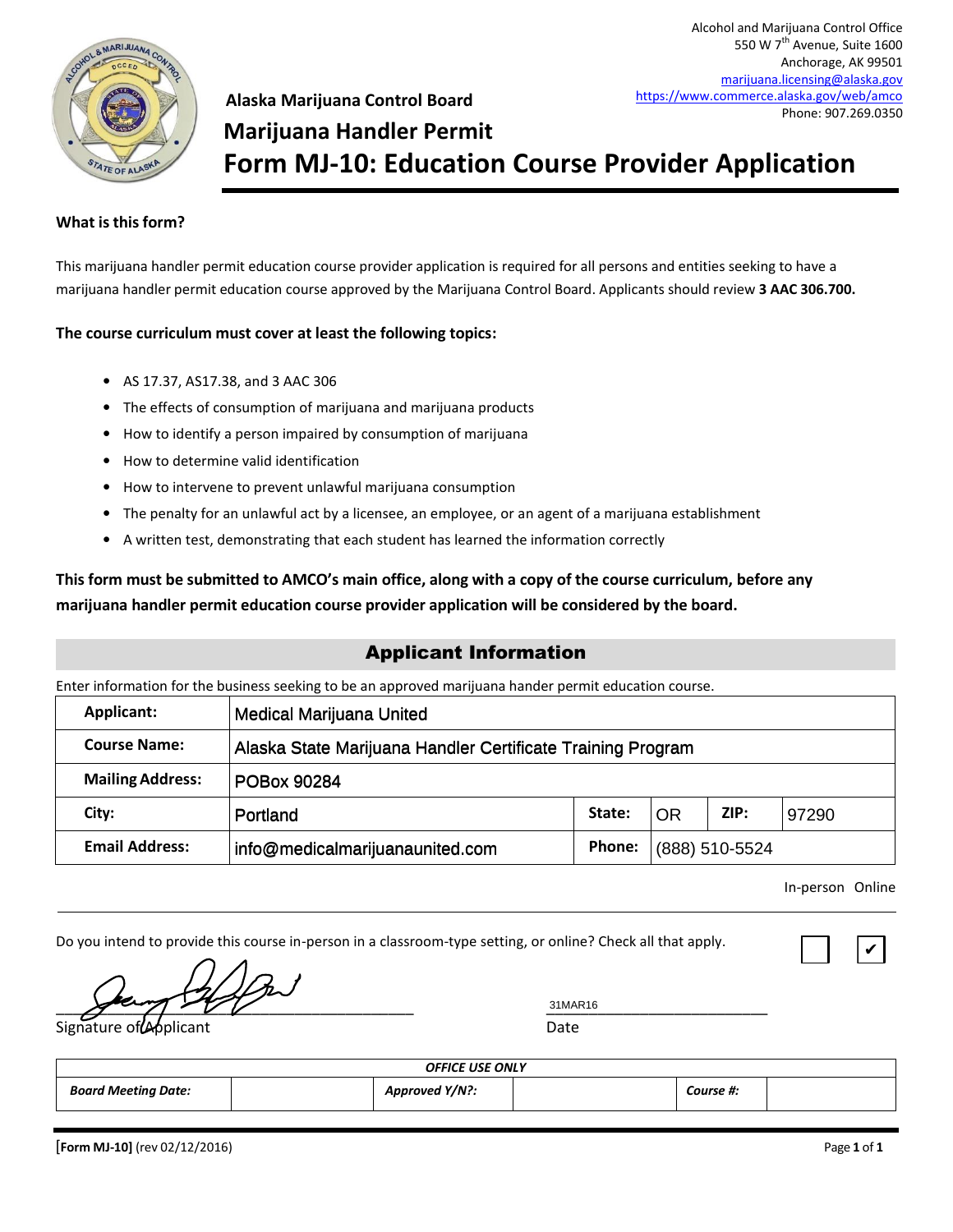**Alaska Business License # 1034755**

#### **Alaska Department of Commerce, Community, and Economic Development**

Division of Corporations, Business and Professional Licensing P.O. Box 110806, Juneau, Alaska 99811-0806

This is to certify that

## MEDICAL MARIJUANA UNITED

## POBOX 90284 PORTLAND OR 97290

owned by

JEREMY BUFFORD

is licensed by the department to conduct business for the period

March 31, 2016 through December 31, 2016 for the following line of business:

61 - Educational Services



This license shall not be taken as permission to do business in the state without having complied with the other requirements of the laws of the State or of the United States.

This license must be posted in a conspicuous place at the business location. It is not transferable or assignable.

Chris Hladick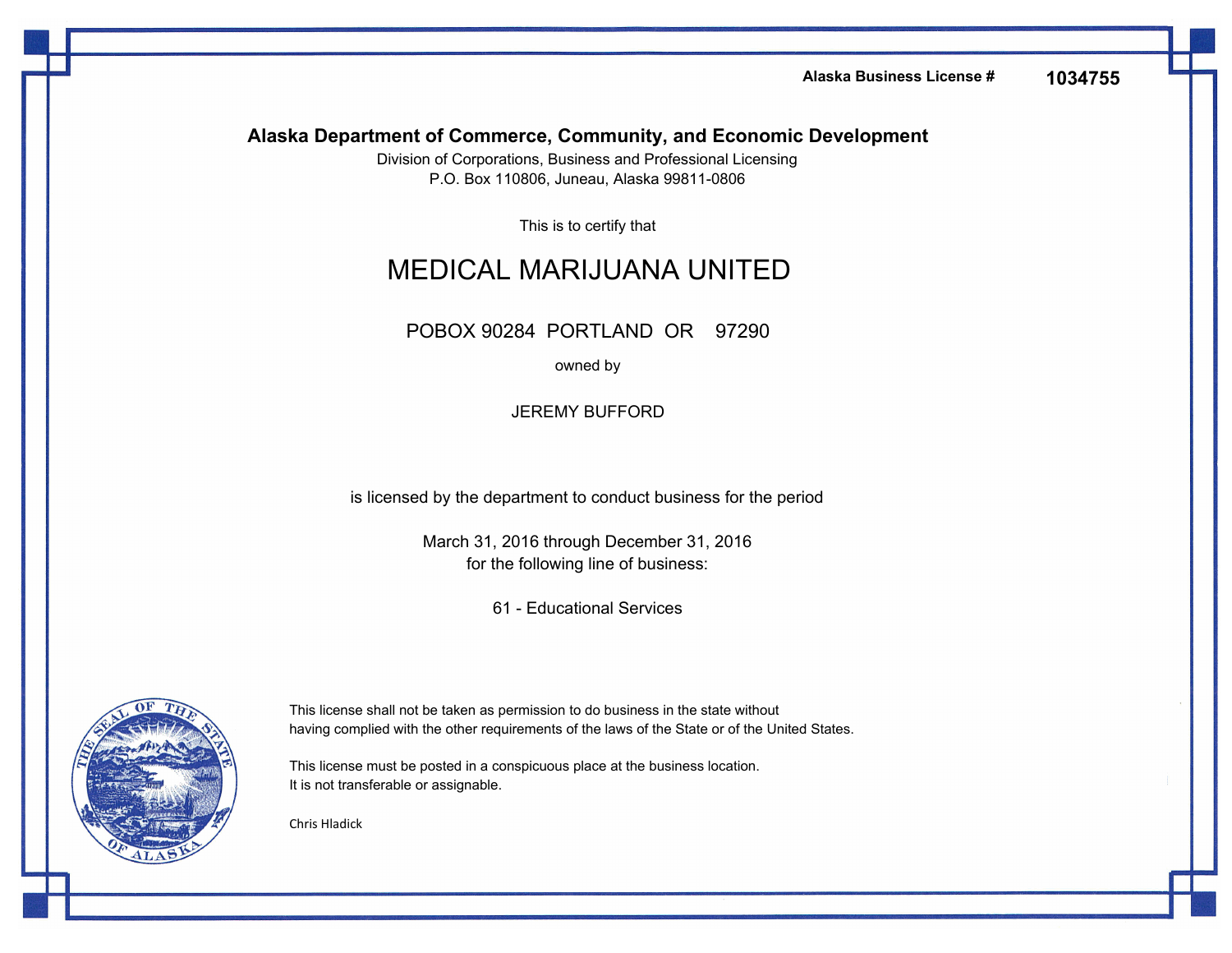#### **Syllabus Alaska State Marijuana Handler Certificate Program**

Format: Online, Self-Directed Restrictions on Enrollment: None

Instructors: Various, assisted by Jeremy Bufford Instructor Contact Info: info@medicalmarijuanaunited.com; (888) 510-5524; M-F 9amPST-4pmPST

Required Texts: None, all handouts provided

Course Purpose: To educate and test students on their knowledge of Alaska State laws and rules relating to marijuana, the short and long-term positive and negative effects of cannabinoid therapy, products beneficial to patients and the contraindications for such use, the risks and benefits of various routes of administration, safe handling best practices and strategies to reduce access by minors, risks and warning signs of overuse, abuse and addiction, and ethics.

Course Synopsis: Students will be educated on the proper role for Marijuana Handlers operating with Alaska's marijuana program, fulfilling part of the requirement to become licensed as such. Under AAC 306.700, Marijuana Handler Permit:

(a) A marijuana establishment and each licensee, employee, or agent of the marijuana establishment who sells, cultivates, manufactures, tests, or transports marijuana or a marijuana product, or who checks the identification of a consumer or visitor, must obtain a marijuana handler permit from the board before being licensed or beginning employment at a marijuana establishment.

(b) To obtain a marijuana handler permit, a person must complete a marijuana handler permit education course approved by the board, pass a written test demonstrating an understanding of the course material, and obtain a certificate of course completion from the course provider. The topics that an approved marijuana handler permit education course covers must include

(1) AS 17.37, AS 17.38, and this chapter;

(2) the effects of consumption of marijuana and marijuana products;

(3) how to identify a person impaired by consumption of marijuana;

- (4) how to determine valid identification;
- (5) how to intervene to prevent unlawful marijuana consumption; and
- (6) the penalty for an unlawful act by a licensee, an employee, or an agent of a marijuana establishment.

(c) To obtain a marijuana handler permit, a person who has completed the marijuana handler permit education course described under (b) of this section shall present the course completion certificate to the director. The director shall issue a marijuana handler permit card valid for three years from the date of issue. A person may renew a card issued under this section by passing a written test demonstrating an understanding of the course subjects.

(d) A licensee, employee, or agent of a marijuana establishment shall keep the marijuana handler permit card described in (c) of this section in that person's immediate possession or a valid copy on file on the premises at times when on the licensed premises of the marijuana establishment.

(e) The board will review an approved marijuana handler permit education course at least once every three years, and may rescind approval of the course if the board finds that the education course contents are insufficient or inaccurate.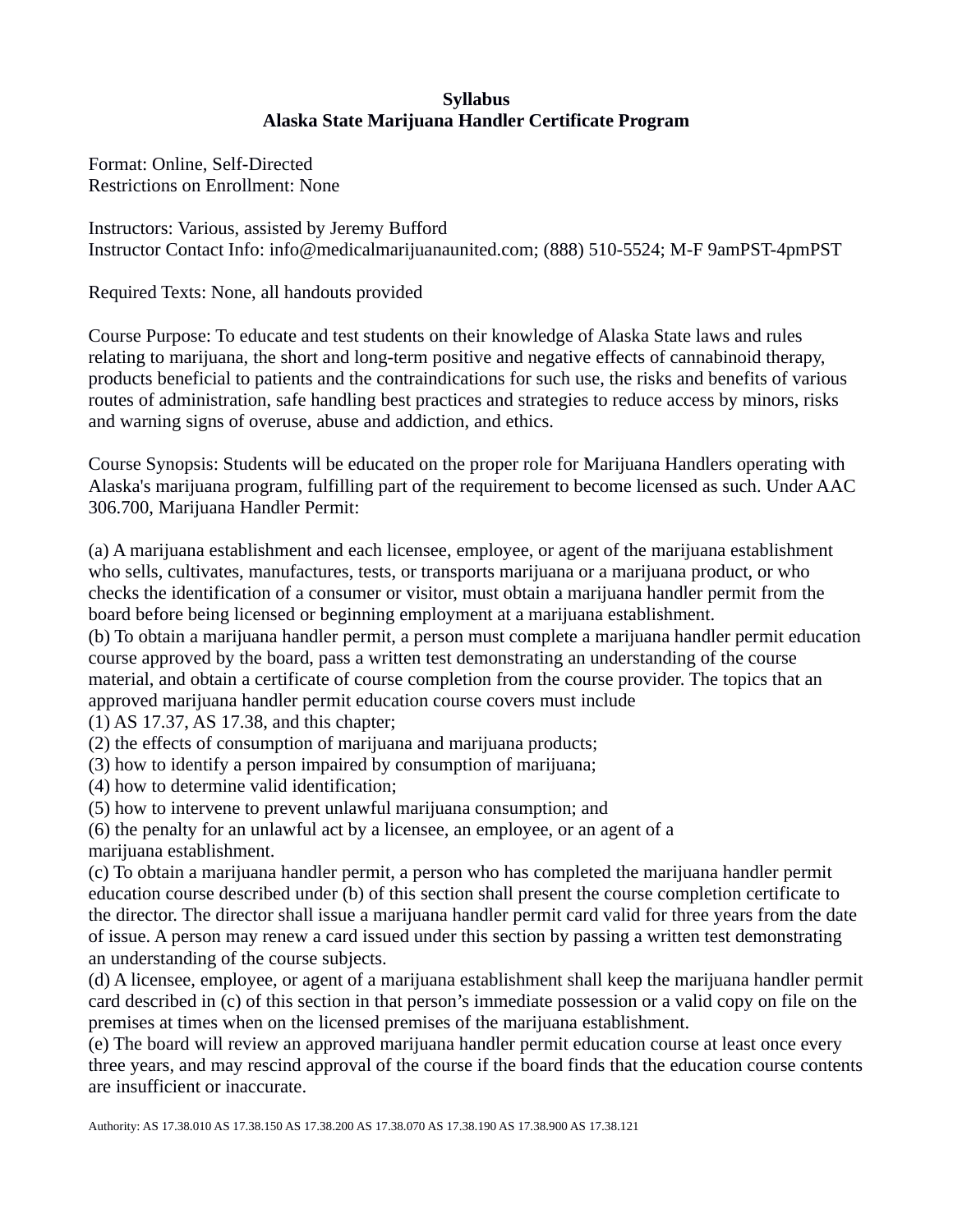Students will receive additional instruction in a variety of other areas, including patient relationship management, pharmacology of cannabis, and more.

- ◆ Unit One: Alaska State laws and rules relating to marijuana (5 Hours)
	- ◆ Current Laws and Penalties (3 hours)
	- $\blacklozenge$  SB 5052 (2 hours)
- Unit Two: Common conditions and their common symptoms (2 Hours)
	- Cachexia, Cancer, Crohn's disease, Epilepsy, Glaucoma, Hepatitis C, HIV or AIDS, Intractable pain, Muscle spasms, and/or spasticity, Multiple Sclerosis, Nausea, Seizures, other "terminal or debilitating conditions" (1 hour)
	- Case studies: Anticonvulsive, Antispasmodic, Antitumor (1 Hour)
- Unit Three: Short and long-term positive and negative effects of cannabinoid therapy (2 Hours)
	- ◆ Cannabinoids and the endocannabinoid system (.5 Hours)
	- $\blacklozenge$  Health effects of cannabinoids (1.5 Hours)
- Unit Four: Products beneficial to patients and the contraindications for such use (2 Hours)
	- $\blacklozenge$  Beneficial products (1 Hour)
	- ◆ Contraindications for use (1 Hour)
- Unit Five: The risks and benefits of various routes of administration (2 Hours)
	- $\blacklozenge$  Appropriate delivery mechanisms (.5 Hours)
	- Methods of delivery, Inhalation (smoking vs. vaporization), Oral delivery (Sublingual/Oromucosal vs. Edibles and Beverages), Transdermal delivery (1.5 Hours)
- Unit Six: Safe handling best practices and strategies to reduce access by minors (2 Hours)
	- ◆ Budtender (Marijuana Consultant) Operations: Video One (1 Hour)
	- ◆ Budtender (Marijuana Consultant) Operations: Video Two (1 Hour)
- ◆ Unit Seven: Patient/Consumer privacy and rights (2 Hours)
	- ◆ HIPPA Privacy Training (1 Hour)
	- ◆ HIPPA Security Training (1 Hour)
- Unit Eight: Risks and warning signs of overuse, abuse and addiction (2 Hours)
	- ◆ Chemical Dependancy Video (.75 Hours)
		- ◆ Risks Video (.75 Hours)
	- ◆ Warning Signs Video (.5 Hours)
- ◆ Unit Nine: Ethics (1 Hour)
	- ◆ Business Ethics Video One (.5 Hours)
	- ◆ Business Ethics Video Two (.5 Hours)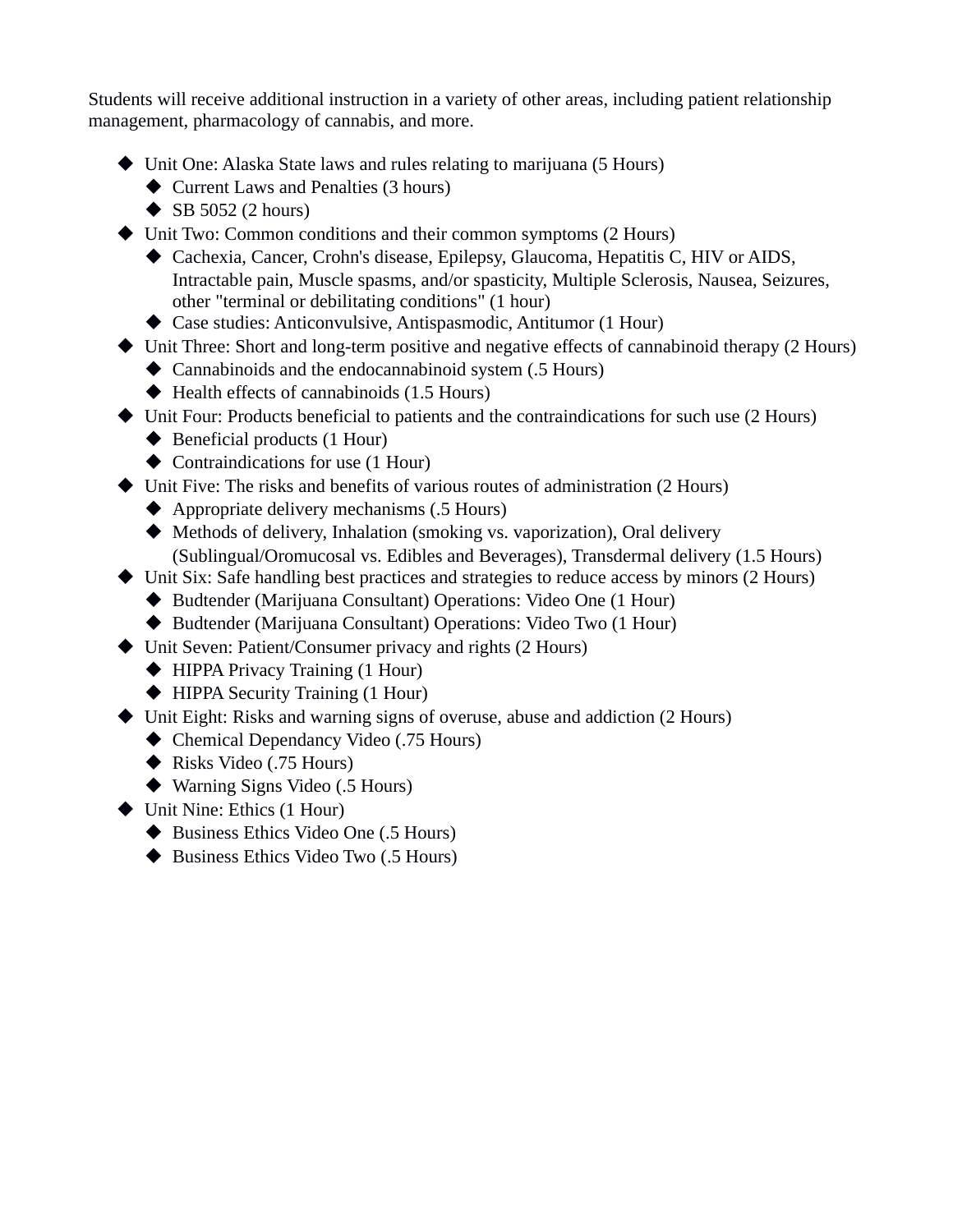Grading Rubric:

A total of 200 questions comprised of multiple choice, true/false, and matching formats have been added to the question bank for this course, representing 10 questions for each hour of instruction. The final exam consists of 120 randomly chosen questions from this bank. A minimum score of 70% correct answers is required prior to a certificate of completion being issued.

Feedback and Instructor Evaluations:

Upon completion of the course, participants will be emailed a brief survey asking them to evaluate the course and the instructor(s) involved. The survey includes the following:

On a scale of 1-10, with 1 being complete disagreement and 10 being complete agreement, please rate the following statements:

 $\_$  , and the set of the set of the set of the set of the set of the set of the set of the set of the set of the set of the set of the set of the set of the set of the set of the set of the set of the set of the set of th

- I feel as though the course was comprehensive related to its subject matter.
- ◆ I feel as though the course was easy to navigate and functioned correctly.
- $\blacklozenge$  I feel as though my instructor(s) were knowledgeable and helpful.
- $\blacklozenge$  I feel as though my time in the course was well spent.

Please use a free response to leave any other ideas, thoughts, or recommendations related to your experience with MMU.

MMU will conduct instructor and course evaluations based on the aggregate of responses from this survey.

\_\_\_\_\_\_\_\_\_\_\_\_\_\_\_\_\_\_\_\_\_\_\_\_\_\_\_\_\_\_\_\_\_\_\_\_\_\_\_\_\_\_\_\_\_\_\_\_\_\_\_\_\_\_\_\_\_\_\_\_\_\_\_\_\_\_\_\_\_\_\_\_\_\_\_\_\_\_\_\_\_\_\_

MMU will keep records of student activity and test results for 5 years from the date of student enrollment. These records will be stored on an encrypted, cold-stored drive, with monthly backups.

Records requests and inspections may be arranged by emailing info@medicalmarijuanaunited.com.

At the conclusion of the course, qualified participants will receive their certification from MMU.

New licenses are available directly from the Alaska Alcohol and Marijuana Control Office. Please see: https://www.commerce.alaska.gov/web/amco/MarijuanaApplication.aspx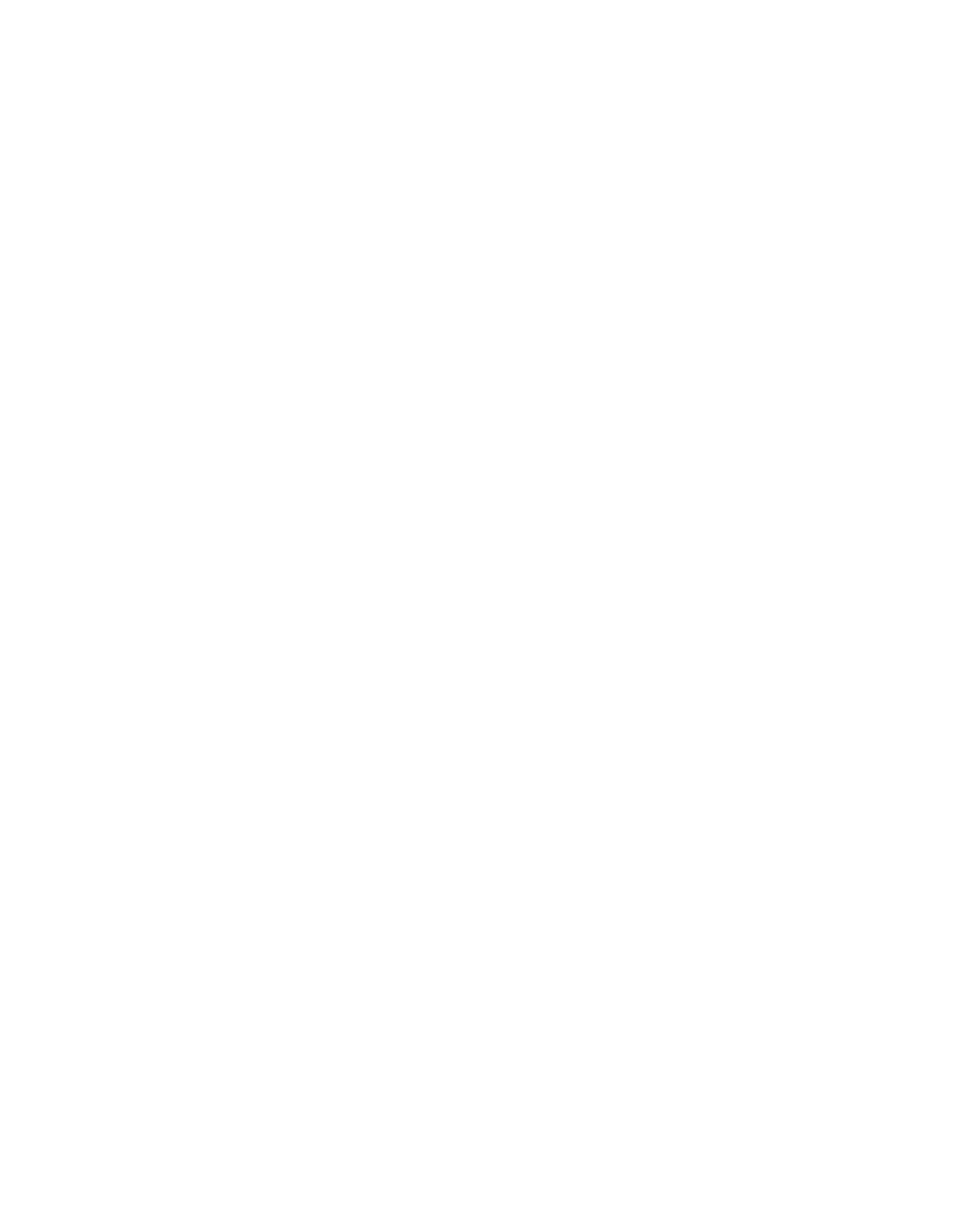## **Introduction - How This Course Works**

## Welcome to the Alaska State Marijuana Handler Certificate Training Program.

This course is designed to teach the student all of the best practices and standards for workers, management, and owners in marijuana businesses so that they can provide assistance to consumers with selecting products to best meet their needs. This course is designed to be completed over the course of three eight-hour days via self-directed study. Students log into the website, visit the Alaska State section of our Legal Studies Course, and complete each sub-section of required reading and videos. Finally, students take the Certificate Examination. Upon successful completion of the exam, the student will be issued a Certificate of Completion, which may be used according to the instructions below to satisfy the requirements of the Alcohol and Marijuana Control Office.

We have instructors for the program available for email support during the hours of 9am to 5pm PST. To contact an instructor, please send an email to

info@medicalmarijuanaunited.com with your name and any questions or comments you have.

The Alaska state website for medical marijuana information can be found at <https://www.commerce.alaska.gov/web/amco>

This course is self-directed, and at the bottom of this page, and all the others in this course, you will find a link to the next section of the course. When you access each page, be sure to read all the information on it, follow the links to learn more, watch the provided videos, and take notes as appropriate. When you have finished viewing each page, you may attempt the final exam. You may take the final exam as many times as you like, but you must pass with a score of 70% or higher to unlock the certificate of completion. Once you have unlocked your certificate, it will open in a pop up window (so pop ups must be allowed on our domain). You can then print your certificate and/or save it as a pdf to your computer, tablet, or phone. You will need to provide this certificate to the board for final approval and licensing.

Now that we have covered the fundamentals of how the certification process works, you may begin the first section of the course by selecting "[SECTION ONE: State Laws and Rules"](https://medicalmarijuanaunited.com/school/mod/page/view.php?id=313).

## **SECTION ONE: State Laws and Rules**

| I MUDINI LUND CE I CINIDIUD                                      |                |               |            |  |
|------------------------------------------------------------------|----------------|---------------|------------|--|
| Offense                                                          | Penalty        | Incarceration | Max. Fine  |  |
| <b>Possession</b>                                                |                |               |            |  |
| <b>Personal Use</b>                                              |                |               |            |  |
| $1$ oz or less                                                   | None           | None          | <b>\$0</b> |  |
| $ 1 - 4$ oz in your residence*                                   | Not classified | N/A           | <b>SO</b>  |  |
| $ 1 - \text{less than } 4$ oz                                    | Misdemeanor    | 1 year        | \$10,000   |  |
| $ 4$ oz or more                                                  | Felony         | 5 years       | \$50,000   |  |
| Any amount within 500 feet of<br>school grounds or rec. center** | Felony         | 5 years       | \$50,000   |  |

# **[Alaska Laws & Penalties](http://norml.org/laws/item/alaska-penalties)**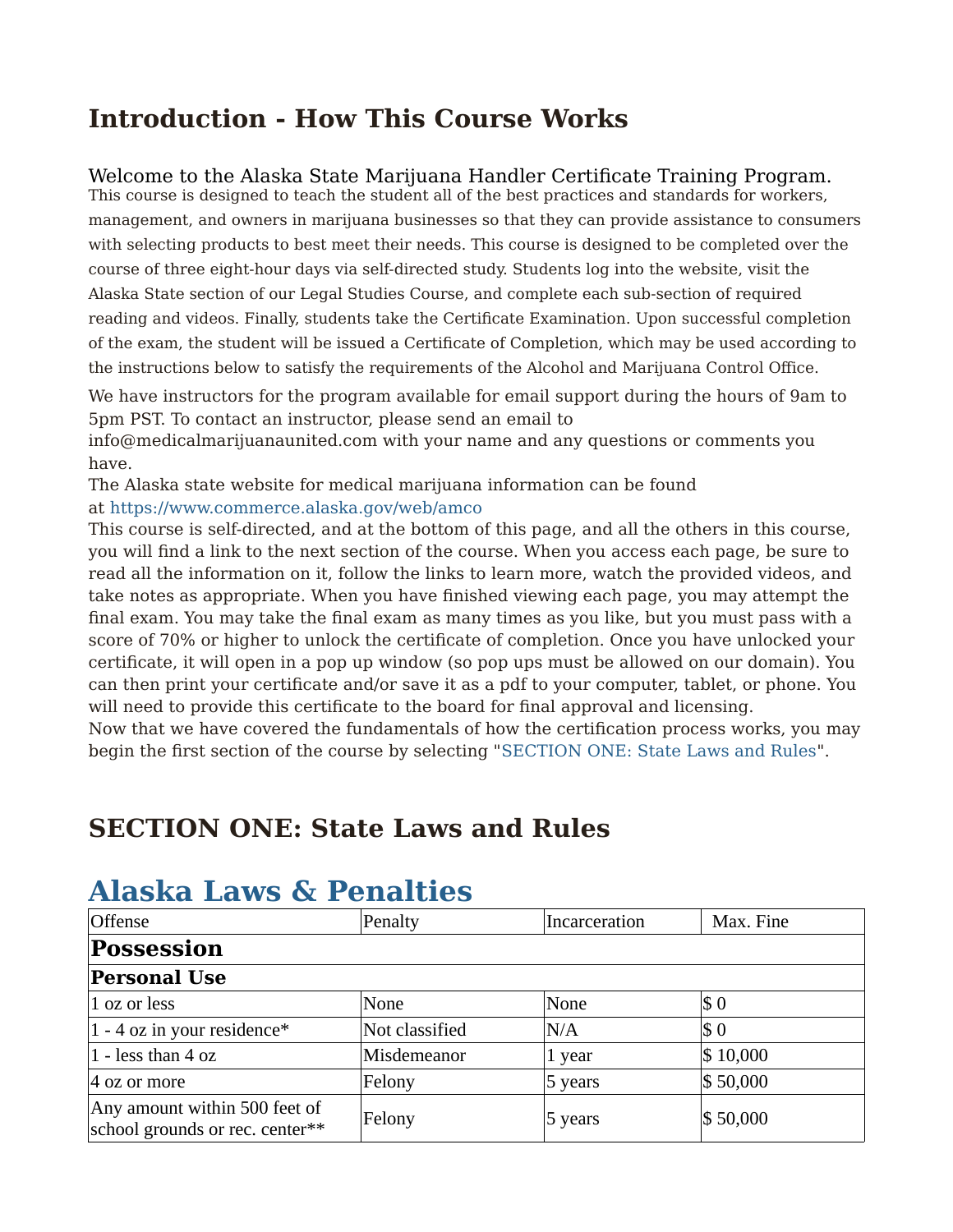| Public consumption                                                                                                                                                             | <b>Violation</b>                                                                                   | None          | \$100     |  |  |
|--------------------------------------------------------------------------------------------------------------------------------------------------------------------------------|----------------------------------------------------------------------------------------------------|---------------|-----------|--|--|
| <b>With Intent to Distribute</b>                                                                                                                                               |                                                                                                    |               |           |  |  |
| Less than 1 oz***                                                                                                                                                              | Misdemeanor                                                                                        | 1 year        | \$10,000  |  |  |
| 1 oz or more                                                                                                                                                                   | Felony                                                                                             | 5 years       | \$50,000  |  |  |
|                                                                                                                                                                                | * Based on an Alaskan Supreme Court decision, possession in the home for personal use is protected |               |           |  |  |
| conduct by the right-to-privacy provision in their state constitution.                                                                                                         |                                                                                                    |               |           |  |  |
| ** If charged with possession of marijuana in a school zone, an affirmative defense may be raised in<br>court that the conduct took place entirely within a private residence. |                                                                                                    |               |           |  |  |
| *** The law will change in November 2016 when retail stores are established to sell up to one ounce.                                                                           |                                                                                                    |               |           |  |  |
| Currently, a person may convey up to one ounce to anyone 21 years old or older without<br>compensation.                                                                        |                                                                                                    |               |           |  |  |
| <b>Sale or Delivery</b>                                                                                                                                                        |                                                                                                    |               |           |  |  |
| Less than 1 oz                                                                                                                                                                 | Misdemeanor                                                                                        | 1 year        | \$10,000  |  |  |
| 1 oz or more                                                                                                                                                                   | Felony                                                                                             | 5 years       | \$50,000  |  |  |
| To a person under 19 who is 3<br>years or more younger than the<br>seller.                                                                                                     | Felony                                                                                             | 10 years      | \$100,000 |  |  |
| <b>Cultivation</b>                                                                                                                                                             |                                                                                                    |               |           |  |  |
| Up to 6 plants (no more than 3<br>mature)                                                                                                                                      | None                                                                                               | None          | \$0       |  |  |
| 6 - 25 plants in your residence*                                                                                                                                               | Not classified                                                                                     | N/A           | \$0       |  |  |
| 25 plants or more                                                                                                                                                              | Felony                                                                                             | 5 years       | \$1,000   |  |  |
| To a person under 19 who is 3<br>years or more younger than the<br>seller.                                                                                                     | Felony                                                                                             | 10 years      | \$100,000 |  |  |
| * Based on an Alaskan Supreme Court decision, possession in the home for personal use is protected<br>conduct by the right-to-privacy provision in their state constitution.   |                                                                                                    |               |           |  |  |
| <b>Hash &amp; Concentrates</b>                                                                                                                                                 |                                                                                                    |               |           |  |  |
| Possession of 3g or less                                                                                                                                                       | Misdemeanor                                                                                        | $0 - 1$ year  | \$10,000  |  |  |
| Possession of more than 3g                                                                                                                                                     | Felony                                                                                             | $0 - 2$ years | \$50,000  |  |  |
| Delivery, manufacture, or<br>possessing with intent to distribute<br>any amount                                                                                                | Felony                                                                                             | $1 - 3$ years | \$100,000 |  |  |
| <b>Civil Asset Forfeiture</b>                                                                                                                                                  |                                                                                                    |               |           |  |  |
| Vehicles and other assets can be seized in a civil proceeding, regardless of whether criminal charges<br>are brought.                                                          |                                                                                                    |               |           |  |  |
| <b>Miscellaneous</b>                                                                                                                                                           |                                                                                                    |               |           |  |  |
| If under 1 ounce of marijuana is<br>gifted                                                                                                                                     | No Liability                                                                                       | None          | \$0       |  |  |
| Offense within owned structure                                                                                                                                                 | Felony                                                                                             | 5 years       | \$500,000 |  |  |
| Administrative revocation of license to drive for consumption or possession                                                                                                    |                                                                                                    |               |           |  |  |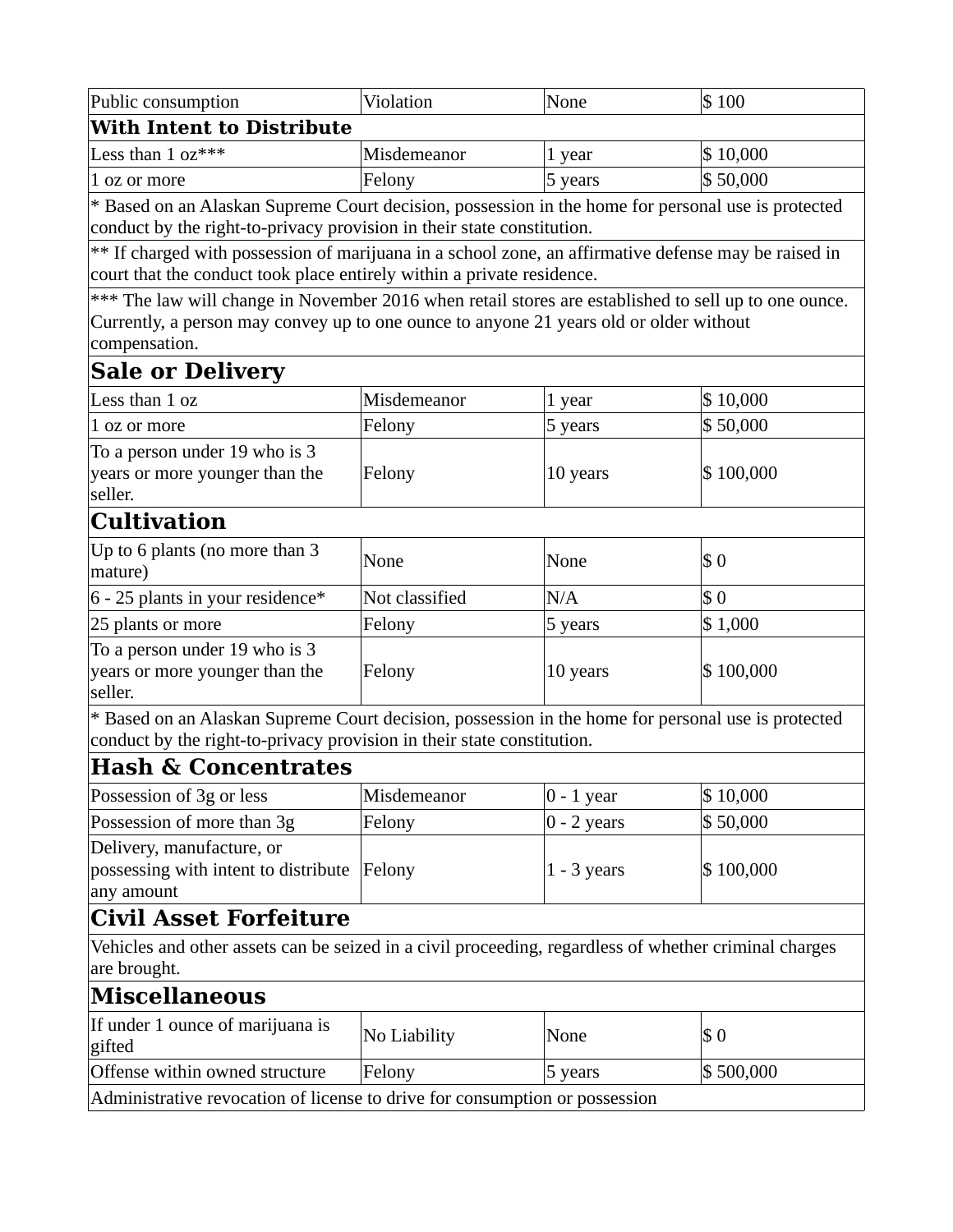## **Penalty Details**

Marijuana is a Schedule VIA substance under the Controlled Substances chapter of Alaskan criminal law. However, tetrahydrocannabinols, hash, and hash oil are Schedule IIIA substances.

See

- Alaska Stat. § 11.71.160 [Web Search](http://www.google.com/search?q=Alaska%20Stat.%20%A7%2011.71.160)
- Alaska Stat. § 11.71.190 [Web Search](http://www.google.com/search?q=%20Alaska%20%20Stat.%20%A7%2011.71.190)

## **Possession for Personal Use**

Adults may possess up to one ounce of marijuana and/or to grow up to six marijuana plants (no more than three mature) for non-commercial purposes. Sharing or gifting 1 ounce or less, or 6 plants or less for personal use to persons at least 21 years of age quantities of marijuana is also permitted under the new law; however the consumption of cannabis in public remains an offense and is punishable by a fine of up to \$100.

See

- Alaska Stat. § 17.38.020 [Web Search](http://www.google.com/search?q=Alaska%20Stat.%20%A7%2017.38.020)
- Alaska Stat. § 17.38.040 [Web Search](http://www.google.com/search?q=Alaska%20Stat.%20%A7%2017.38.040)

Possession of 1 to less than 4 ounces is a Class A misdemeanor punishable by up to 1 year imprisonment and/or a fine up to \$10,000. However, if the use, display, or possession was for personal use and occurred in the confines of the offender's private residence, there is no penalty and this act is protected under the Alaskan constitutional right to privacy. Possession of 4 or more ounces of marijuana is a class C felony punishable by up to 5 years imprisonment and/or a fine up to \$50,000.

See

- Alaska Stat. § 11.71.040 [Web Search](http://www.google.com/search?q=Alaska%20Stat.%20%A7%2011.71.040)
- Alaska Stat. § 11.71.050 [Web Search](http://www.google.com/search?q=%20Alaska%20%20Stat.%20%A7%2011.71.050)
- Alaska Stat. § 11.71.060 [Web Search](http://www.google.com/search?q=%20Alaska%20%20Stat.%20%A7%2011.71.060)
- Alaska Stat. § 12.55.035 [Web Search](http://www.google.com/search?q=%20Alaska%20%20Stat.%20%A7%2012.55.035)
- Alaska Stat. § 12.55.125(d), (e) [Web Search](http://www.google.com/search?q=Alaska%20Stat.%20%A7%2012.55.125(d)%2C%20(e))
- Alaska Stat. § 12.55.135 [Web Search](http://www.google.com/search?q=%20Alaska%20Stat.%20%A7%2012.55.135)
- *Ravin v. State*, 537 P.2d 494 (Alaska 1975) [Web Search](http://www.google.com/search?q=%20%20Ravin%20%20v.%20State%2C%20537%20P.2d%20494%20(Alaska%201975))
- *Noy v. State*, 83 P.3d 545 (Alaska Ct. App. 2003) [Web Search](http://www.google.com/search?q=%20%20Noy%20v.%20State%2C%2083%20P.3d%20545%20(Alaska%20Ct.%20App.%202003))

Possession within 500 feet of school grounds, a recreation or youth center, or on a school bus is a class C felony punishable by up to 5 years imprisonment and/or a fine up to \$50,000. It is an affirmative defense to this charge that the violation occurred entirely within the confines of a personal residence.

See

- Alaska Stat. § 11.71.040 [Web Search](http://www.google.com/search?q=Alaska%20Stat.%20%A7%2011.71.040)
- Alaska Stat. § 12.55.035 [Web Search](http://www.google.com/search?q=%20Alaska%20%20Stat.%20%A7%2012.55.035)
- Alaska Stat. § 12.55.125(d), (e) [Web Search](http://www.google.com/search?q=Alaska%20Stat.%20%A7%2012.55.125(d)%2C%20(e))

## **Possession with Intent to Distribute**

It is a class A misdemeanor punishable by up to 1 year imprisonment and/or a fine up to \$10,000 to possess with intent to distribute less than 1 ounce of marijuana. Possession with intent to distribute an ounce or more of marijuana is a class C felony punishable by up to 5 years imprisonment and/or a fine up to \$50,000.

See

• Alaska Stat. § 11.71.040 [Web Search](http://www.google.com/search?q=Alaska%20Stat.%20%A7%2011.71.040)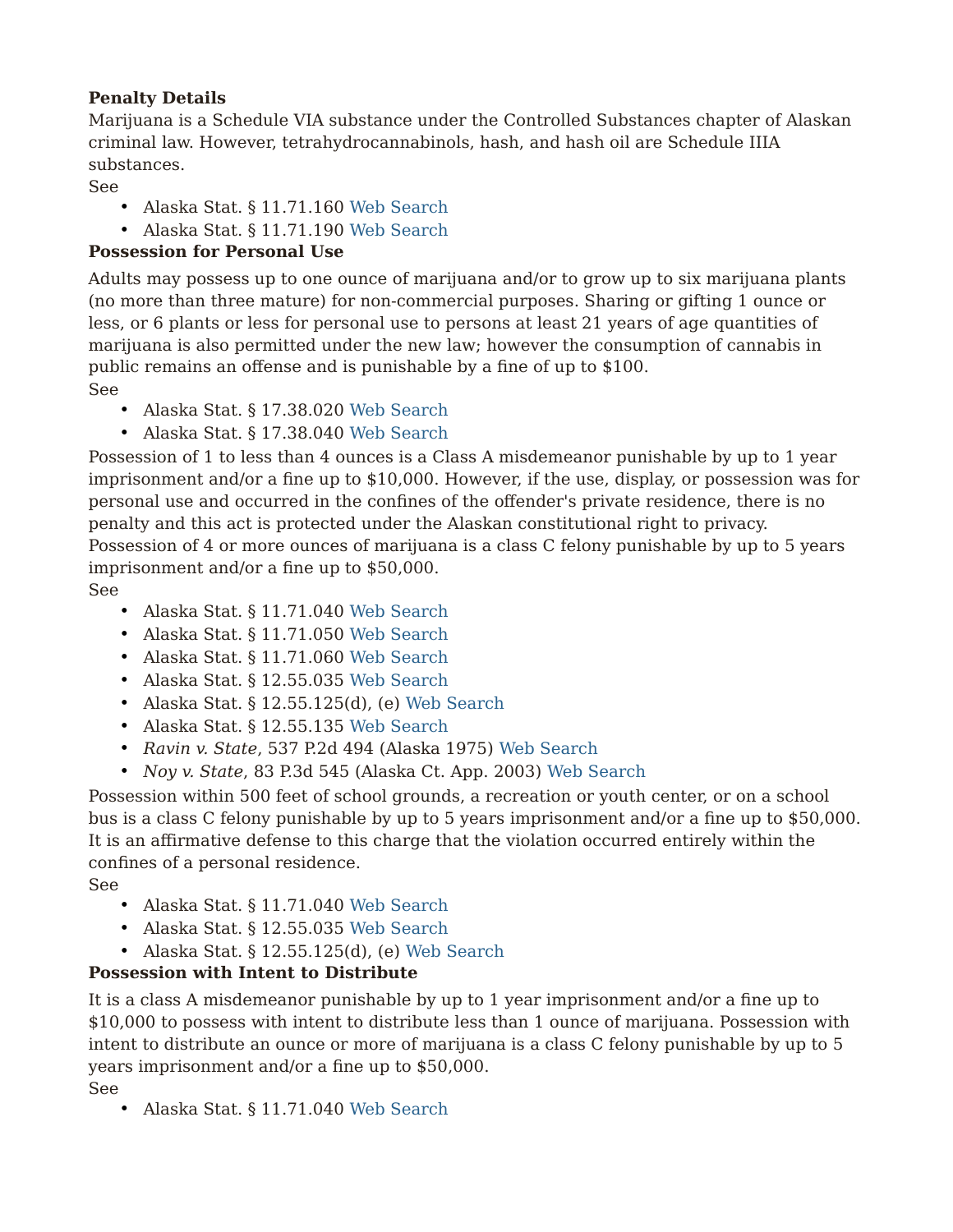- Alaska Stat. § 11.71.050 [Web Search](http://www.google.com/search?q=%20Alaska%20%20Stat.%20%A7%2011.71.050)
- Alaska Stat. § 12.55.035 [Web Search](http://www.google.com/search?q=%20Alaska%20%20Stat.%20%A7%2012.55.035)
- Alaska Stat. § 12.55.125 [Web Search](http://www.google.com/search?q=Alaska%20Stat.%20%20%A7%2012.55.125)
- Alaska Stat. § 12.55.135 [Web Search](http://www.google.com/search?q=%20Alaska%20Stat.%20%A7%2012.55.135)

## **Sale/Delivery**

Retail sales of cannabis by state-licensed entities to those over the age of 21 are regulated in this state. Marijuana sales by unlicensed entities remain subject to criminal penalties. It is a class A misdemeanor punishable by up to 1 year imprisonment and/or a fine up to \$10,000 to deliver with or without compensation less than 1 ounce of marijuana. Delivery with or without compensation of an ounce or more of marijuana is a class C felony punishable by up to 5 years imprisonment and/or a fine up to \$50,000. See

- Alaska Stat. § 11.71.040 [Web Search](http://www.google.com/search?q=Alaska%20Stat.%20%A7%2011.71.040)
- Alaska Stat. § 11.71.050 [Web Search](http://www.google.com/search?q=Alaska%20%20Stat.%20%A7%2011.71.050)
- Alaska Stat. § 12.55.035 [Web Search](http://www.google.com/search?q=Alaska%20%20Stat.%20%A7%2012.55.035)
- Alaska Stat. § 12.55.125 [Web Search](http://www.google.com/search?q=Alaska%20Stat.%20%20%A7%2012.55.125)
- Alaska Stat. § 12.55.135 [Web Search](http://www.google.com/search?q=Alaska%20Stat.%20%A7%2012.55.135)

Delivery to a person under the age of 19 by a person at least 3 years his senior is a class B felony punishable by up to 10 years imprisonment and/or a fine up to \$100,000. See

- Alaska Stat. § 11.71.030 [Web Search](http://www.google.com/search?q=Alaska%20Stat.%20%A7%2011.71.030)
- Alaska Stat. § 12.55.035 [Web Search](http://www.google.com/search?q=%20Alaska%20%20Stat.%20%A7%2012.55.035)

## **Cultivation**

Adults may possess up to one ounce of marijuana and/or to grow up to six marijuana plants (no more than three mature) for non-commercial purposes. Cultivation shall be in a location where plants are not subject to public view without use of binoculars, aircraft, or other optical aids. One must take reasonable precautions to ensure the plants are secure from unauthorized access. Cultivation may only occur on property lawfully possessed by the cultivator or with consent from the person in lawful possession. Violation of these rules while otherwise in compliance with AS § 17.38.020 is punishable by a fine of up to \$750. See

• Alaska Stat. § 17.38.030 [Web Search](http://www.google.com/search?q=Alaska%20Stat.%20%A7%2017.38.030)

Cultivation of less than 25 plants of marijuana for personal use in a private residence is protected under the right to privacy of the Alaska constitution. Cultivation of 25 plants or more is a class C felony punishable by up to 5 years imprisonment and/or a fine up to \$50,000.

See

- Alaska Stat. § 11.71.040 [Web Search](http://www.google.com/search?q=Alaska%20Stat.%20%A7%2011.71.040)
- Alaska Stat. § 12.55.035 [Web Search](http://www.google.com/search?q=%20Alaska%20Stat.%20%A7%2012.55.035)
- Alaska Stat. § 12.55.125 [Web Search](http://www.google.com/search?q=Alaska%20Stat.%20%20%A7%2012.55.125)
- *Ravin v. State*, 537 P.2d 494 (Alaska 1975) [Web Search](http://www.google.com/search?q=%20%20%20%20Ravin%20%20v.%20State%2C%20537%20P.2d%20494%20(Alaska%201975))
- *Noy v. State*, 83 P.3d 545 (Alaska Ct. App. 2003) [Web Search](http://www.google.com/search?q=%20%20%20%20Noy%20v.%20State%2C%2083%20P.3d%20545%20(Alaska%20Ct.%20App.%202003))

## **Hash & Concentrates**

Hashish, hashish oil, and any other compound, mixture, or preparation containing THC is a Schedule IIIA substance.

See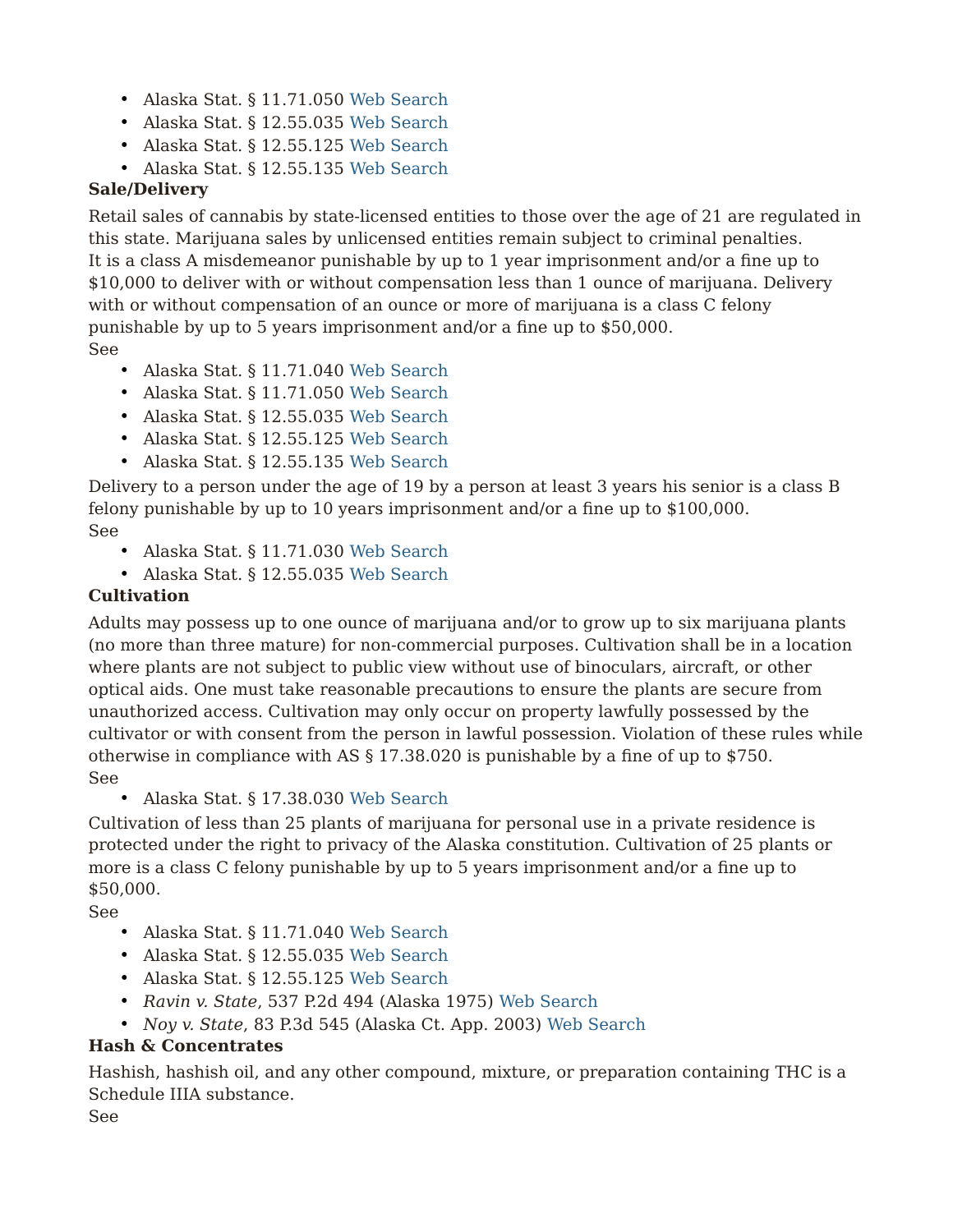- Alaska Stat. §11.71.160(f) [Web Search](http://www.google.com/search?q=%20Alaska%20Stat.%20%A711.71.160(f))
- Alaska Stat. §11.71.900 [Web Search](http://www.google.com/search?q=%20Alaska%20Stat.%20%A711.71.900)

Possessing less than 3 grams of hashish or concentrate is considered misconduct involving a controlled substance in the fifth degree. Misconduct involving a controlled substance in the fifth degree is a Class A misdemeanor. A Class A misdemeanor conviction is punishable by a fine of up to \$10,000 and a sentence of up to 1 year. See

- Alaska Stat. §11.71.050 [Web Search](http://www.google.com/search?q=%20Alaska%20Stat.%20%A711.71.050)
- Alaska Stat. §12.55.035(b)(5) [Web Search](http://www.google.com/search?q=%20Alaska%20Stat.%20%A712.55.035(b)(5))
- Alaska Stat. §12.55.135(a) [Web Search](http://www.google.com/search?q=%20Alaska%20Stat.%20%A712.55.135(a))

Possessing more than three grams or more of hashish or concentrate is considered misconduct involving a controlled substance in the fourth degree. Possessing hashish or concentrates on a school bus or within 500 feet of a school or youth center is also misconduct involving a controlled substance in the fourth degree. Misconduct involving a controlled substance in the fourth degree is a Class C felony. A Class C felony conviction is punishable by a fine of up to \$50,000 and a sentence of 0 -2 years, but previous felony convictions will increase the sentence up to 5 years total.

- See
	- Alaska Stat. §11.71.040 [Web Search](http://www.google.com/search?q=%20Alaska%20Stat.%20%A711.71.040)
	- Alaska Stat. §12.55.125(e) [Web Search](http://www.google.com/search?q=%20Alaska%20Stat.%20%A712.55.125(e))
	- Alaska Stat. §12.55.035(b)(4) [Web Search](http://www.google.com/search?q=%20Alaska%20Stat.%20%A712.55.035(b)(4))

Delivering any amount of a hashish or concentrate to an individual less than 19 years in age and who is at least three years younger than the person delivering the substance is misconduct involving a controlled substance in the first degree. Misconduct involving a controlled substance in the first degree is an unclassified felony which is punishable by a fine of up to \$500,000 and a sentence of 5 - 99 years.

## See

- Alaska Stat. §11.71.010 [Web Search](http://www.google.com/search?q=%20Alaska%20Stat.%20%A711.71.010)
- Alaska Stat. §12.55.125(b) [Web Search](http://www.google.com/search?q=%20Alaska%20Stat.%20%A712.55.125(b))
- Alaska Stat. §12.55.035(b)(1) [Web Search](http://www.google.com/search?q=%20Alaska%20Stat.%20%A712.55.035(b)(1))

Delivering, manufacturing, or possessing hashish or THC concentrates with the intent to deliver is considered misconduct involving a controlled substance in the third degree, which is a Class B felony. A Class B felony conviction is punishable by a fine of up to \$100,000 and a sentence of 1 - 3 years, but previous felony convictions will increase the sentence up to 10 years total.

See

- Alaska Stat. §11.71.030 [Web Search](http://www.google.com/search?q=%20Alaska%20Stat.%20%A711.71.030)
- Alaska Stat. §12.55.125(d) [Web Search](http://www.google.com/search?q=%20Alaska%20Stat.%20%A712.55.125(d))
- Alaska Stat. §12.55.035(b)(3) [Web Search](http://www.google.com/search?q=%20Alaska%20Stat.%20%A712.55.035(b)(3))

If charged with misconduct involving a controlled substance in the fourth degree due to the crime occurring within 500 feet of a school or youth center then the defendant may raise the affirmative defense that all the activity took place within a private residence. This defense does not prevent a lesser charge from being brought. See

• Alaska Stat. §12.71.040(b) [Web Search](http://www.google.com/search?q=Alaska%20Stat.%20%20%A712.71.040(b))

While Alaska does recognize medical affirmative defenses for possession of marijuana, those defenses do not apply to hashish or concentrates.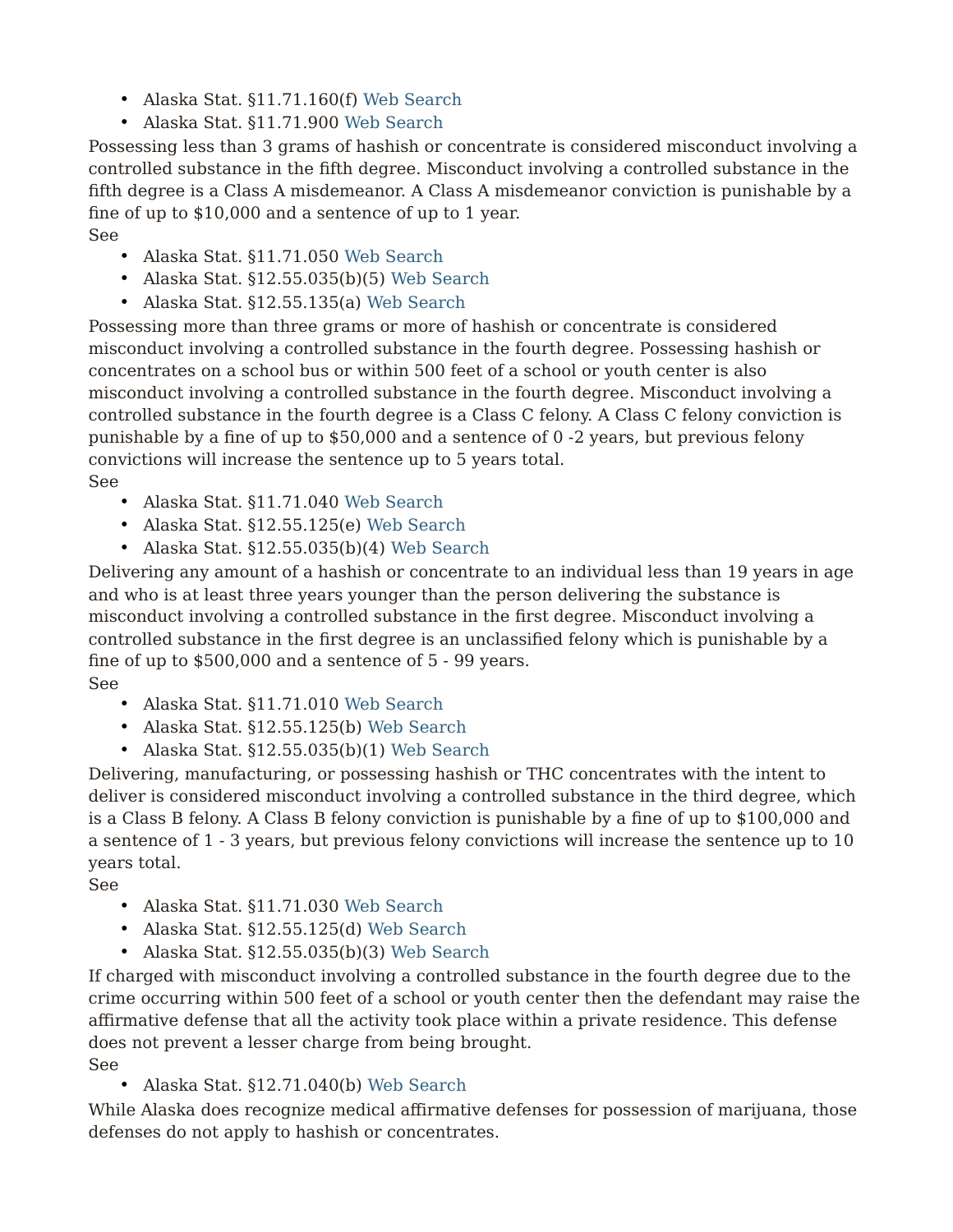See

• Alaska Stat. §12.71.090 [Web Search](http://www.google.com/search?q=Alaska%20Stat.%20%20%A712.71.090)

## **Paraphernalia**

Alaska does not have any laws punishing the possession, sale, or manufacture of paraphernalia.

## **Sentencing**

The court, after rendering judgment or within 60 days of doing so, may suspend imposition of a sentence or part of a sentence and place the offender on probation. For first time offenders, the court may suspend imposition of a sentence for up to 1 year or for the maximum duration of the sentence that may be imposed, whichever is greater, if it determines that it would be in the interest of justice.

## See

- Alaska Stat. § 12.55.080 [Web Search](http://www.google.com/search?q=Alaska%20Stat.%20%A7%2012.55.080)
- Alaska Stat. § 12.55.085 [Web Search](http://www.google.com/search?q=%20Alaska%20Stat.%20%A7%2012.55.085%20)

For violations of the controlled substances chapter of Alaskan criminal law which involve the person's own use of the substance, they may be committed to the Department of Corrections for treatment for up to 1 year. This may be in place of fine or imprisonment, but only if the imprisonment would not have exceeded 1 year.

See

• Alaska Stat. § 11.71.305 [Web Search](http://www.google.com/search?q=Alaska%20Stat.%20%A7%2011.71.305)

Presumptive terms of imprisonment increase for subsequent felony convictions. See

• Alaska Stat. § 12.55.085(d)(3)-(4) [Web Search](http://www.google.com/search?q=Alaska%20Stat.%20%A7%2012.55.085(d)(3)-(4))

## **Forfeiture**

Vehicles and other property may be seized for controlled substance violations. Within 20 days of seizure of the property, the commissioner of public safety must notify all persons with an interest in the property. A person has 30 days to respond to this notice with a claim to the property.

See

- Alaska Stat. § 17.30.110 [Web Search](http://www.google.com/search?q=Alaska%20Stat.%20%A7%2017.30.110)
- Alaska Stat. § 17.30.112 [Web Search](http://www.google.com/search?q=%20Alaska%20Stat.%20%A7%2017.30.112)
- Alaska Stat. § 17.30.116 [Web Search](http://www.google.com/search?q=%20Alaska%20Stat.%20%A7%2017.30.116)

## **Miscellaneous**

## **Administrative revocation of license to drive for consumption or possession of alcohol or drugs**

The department shall revoke the driver's license or permit, privilege to drive, or privilege to obtain a license of a person not yet 18 years of age for six months when notified of an informal adjustment and shall revoke the person's driver's license or permit... for an additional six months if informed of unsuccessful adjustment. See

- Alaska Stat. § 28.15.176 [Web Search](http://www.google.com/search?q=Alaska%20Stat.%20%A7%2028.15.176)
- Alaska Stat. § 47.12.060(b)(4) [Web Search](http://www.google.com/search?q=Alaska%20Stat.%20%A7%2047.12.060(b)(4))

## **Knowingly maintaining a structure used for drug offenses**

It is a class C felony punishable by up to 5 years imprisonment and/or a fine up to \$50,000 to maintain a structure (including vehicles and houses) that the owner knows is used for selling, storing, or using marijuana.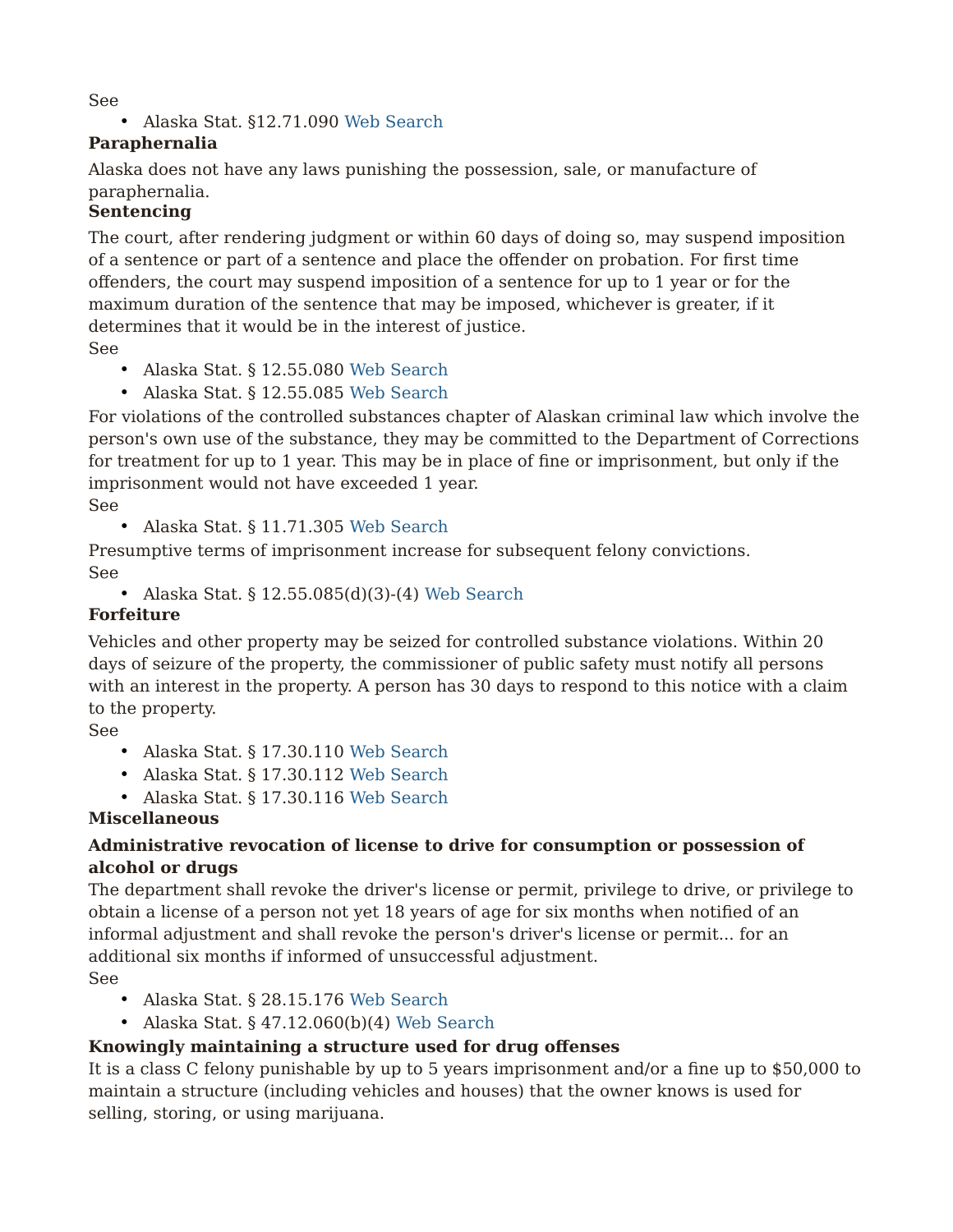See

- Alaska Stat. § 11.71.040 [Web Search](http://www.google.com/search?q=Alaska%20Stat.%20%A7%2011.71.040)
- Alaska Stat. § 12.55.035 [Web Search](http://www.google.com/search?q=%20Alaska%20%20Stat.%20%A7%2012.55.035)

#### **Civil damages**

When a person engages in action that causes civil damages while under the influence of a controlled substance and the intoxication contributed significantly to the damages, the person who sold or gave them the substance is strictly liable to him for the damages. See

• Alaska Stat. § 09.65.205 [Web Search](http://www.google.com/search?q=Alaska%20Stat.%20%A7%2009.65.205)

## **CONDITIONAL RELEASE**

The state allows conditional release or alternative or diversion sentencing for people facing their first prosecutions. Usually, conditional release lets a person opt for probation rather than trial. After successfully completing probation, the individual's criminal record does not reflect the charge.

#### **LEGALIZATION**

This state has legalized marijuana for personal use.

## **MEDICAL MARIJUANA**

This state has medical marijuana laws enacted. Modern research suggests that cannabis is a valuable aid in the treatment of a wide range of clinical applications. These include pain relief, nausea, spasticity, glaucoma, and movement disorders. Marijuana is also a powerful appetite stimulant and emerging research suggests that marijuana's medicinal properties may protect the body against some types of malignant tumors, and are neuroprotective. Please continue to [SECTION TWO: Common Conditions and Common Symptoms](https://medicalmarijuanaunited.com/school/mod/page/view.php?id=440)

## **SECTION TWO: Common Conditions and Common Symptoms**

This section is designed for two hours of instruction.

The purpose of the this section is to help you become familiar with the various conditions which may cause a patient to consider cannabis therapy. Please click on the following conditions to learn more about each one:

[Cachexia](https://en.wikipedia.org/wiki/Cachexia) [Cancer](https://en.wikipedia.org/wiki/Cancer) [Crohn's disease](https://en.wikipedia.org/wiki/Crohns) [Epilepsy](https://en.wikipedia.org/wiki/Epilepsy) [Glaucoma](https://en.wikipedia.org/wiki/Glaucoma) [Hepatitis C](https://en.wikipedia.org/wiki/Hepatitis) [HIV or AIDS](https://en.wikipedia.org/wiki/HIV/AIDS) [Intractable pain](https://en.wikipedia.org/wiki/Intractable_pain) [Muscle spasms, and/or spasticity](https://en.wikipedia.org/wiki/Muscle_spasms) [Multiple Sclerosis](https://en.wikipedia.org/wiki/Multiple_sclerosis) [Nausea](https://en.wikipedia.org/wiki/Nausea) [Seizures](https://en.wikipedia.org/wiki/Seizures)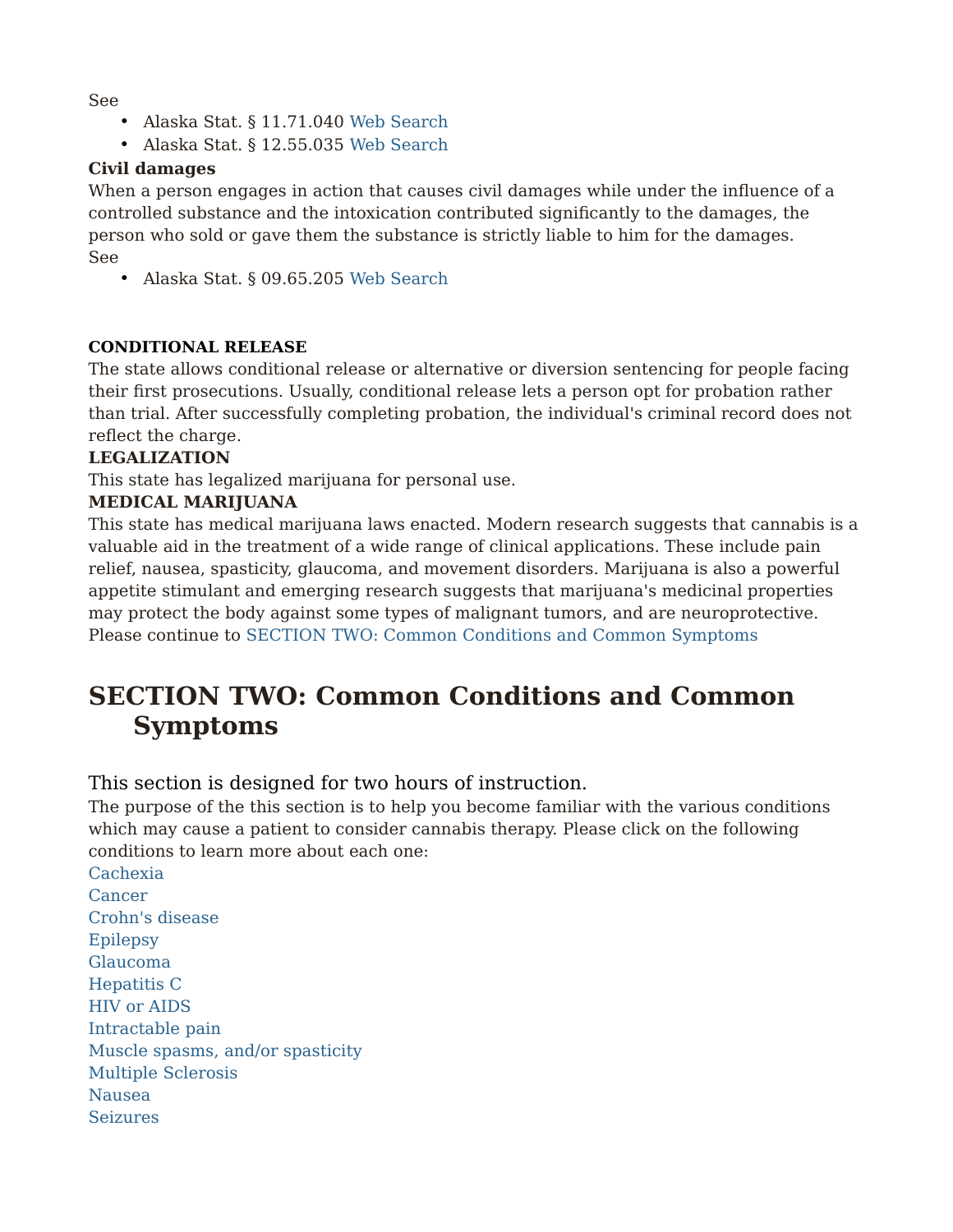Let's look now at three videos which discuss some of the most common indications for cannabis therapy, as an anti-convulsive, an anti-spasmodic, and an anti-tumor agent.

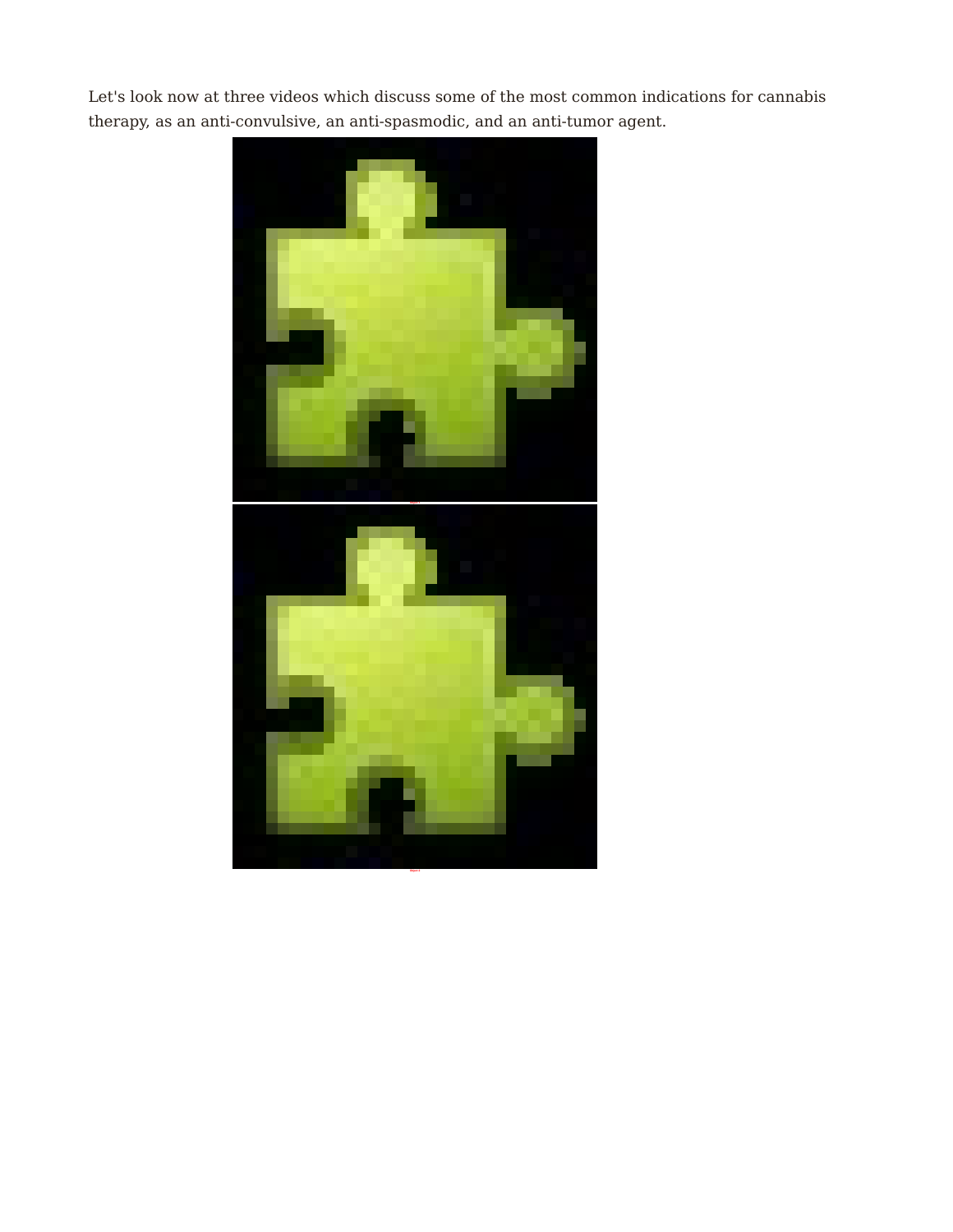

Please continue to ["SECTION THREE: Short and Long-Term Effects of Cannabinoids"](https://medicalmarijuanaunited.com/school/mod/page/view.php?id=441).

## **SECTION THREE: Short and Long-Term Effects of Cannabinoids**

This section is designed for two hours of instruction. Let's begin by watching an introductory video which discusses the endocannabinoid system.



As we learned, there are several constituent parts of the cannabis plant known as cannabinoids. Each play a different role in cannabis therapy, and may be combined in different ways.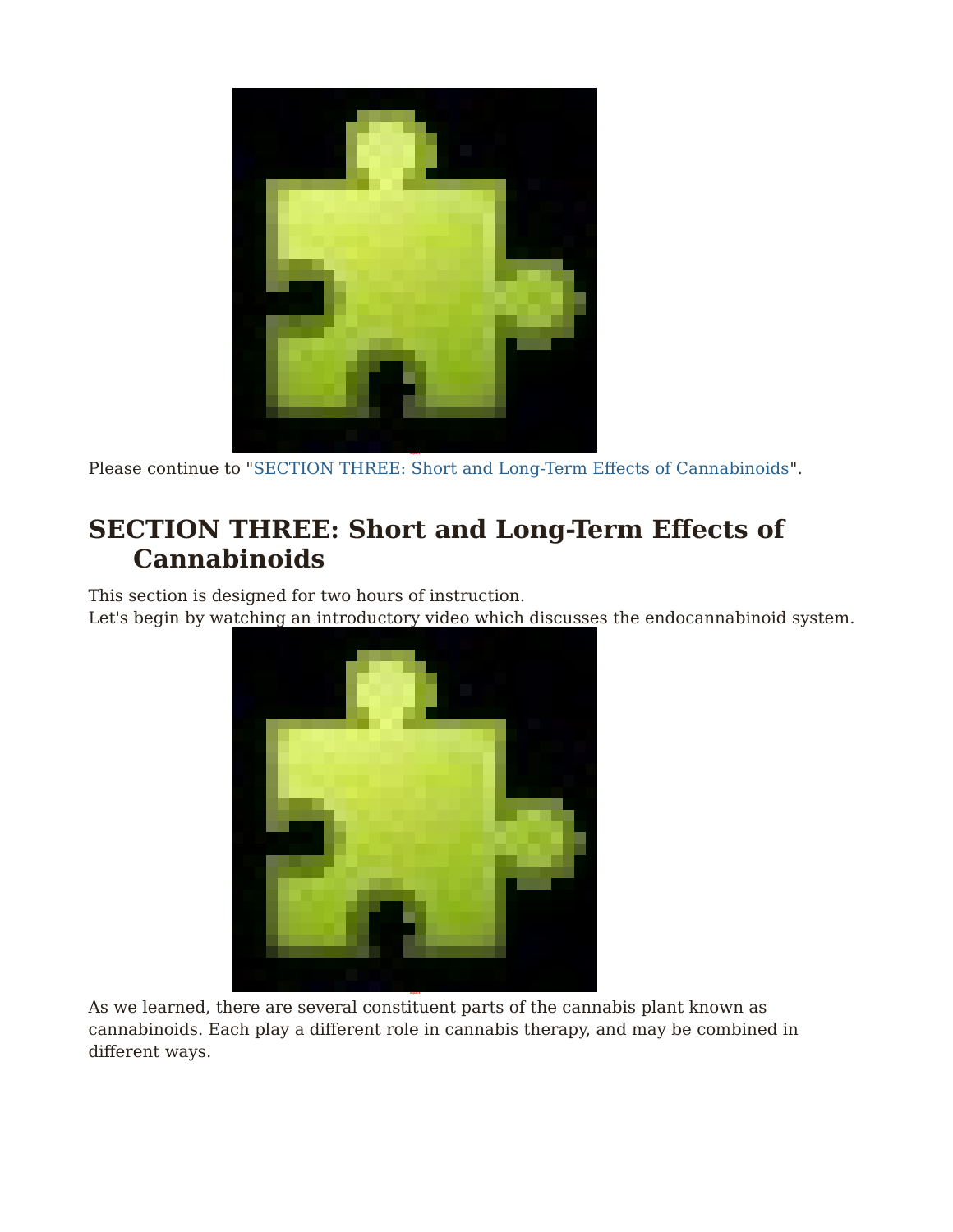Regardless of purpose, cannabis has immediate, short-term effects when used. When smoked, the short-term effects of cannabis manifest within seconds and are fully apparent within a few minutes, typically lasting for 1–3 hours, varying by the person and the strain of cannabis. After oral ingestion of cannabis, the onset of effect is delayed relative to smoking, taking 30 minutes to 2 hours, but the duration is prolonged due to continued slow absorption. The duration of noticeable effects has been observed to diminish due to prolonged, repeated use and the development of a tolerance to cannabinoids. **Psychoactive effects**

The psychoactive effects of cannabis, known as a "high", are subjective and can vary based on the person and the method of use.

When THC enters the blood stream and reaches the brain, it binds to cannabinoid receptors. The endogenous ligand of these receptors is anandamide, the effects of which THC emulates. This agonism of the cannabinoid receptors results in changes in the levels of various neurotransmitters, especially dopamine and norepinephrine; neurotransmitters which are closely associated with the acute effects of cannabis ingestion, such as euphoria and anxiety. Some effects may include a general alteration of conscious perception, euphoria, feelings of well-being, relaxation or stress reduction, increased appreciation of humor, music (especially discerning its various components/instruments) or the arts, joviality, metacognition and introspection, enhanced recollection (episodic memory), increased sensuality, increased awareness of sensation, increased libido, and creativity.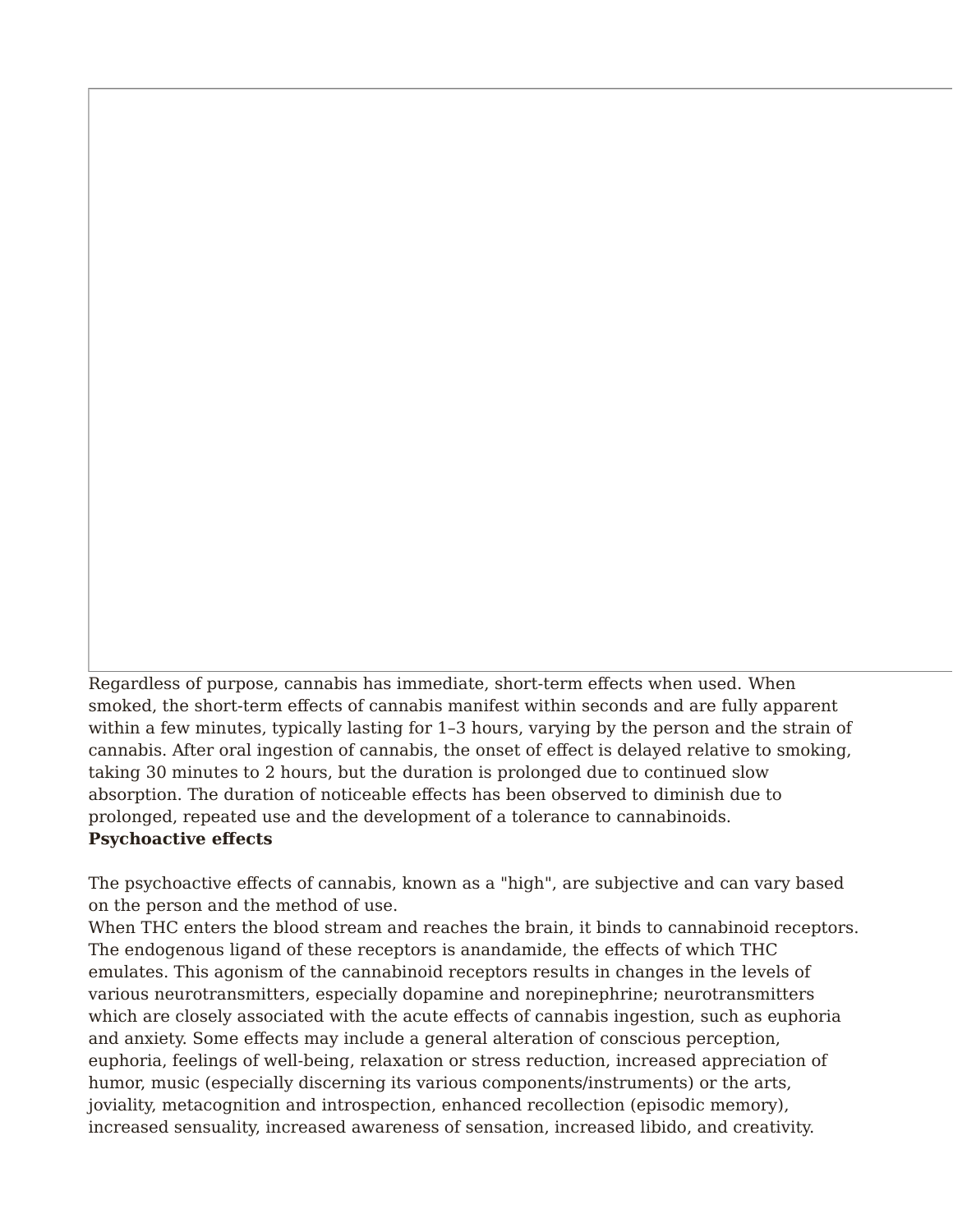Abstract or philosophical thinking, disruption of linear memory and paranoia or anxiety are also typical. Anxiety is the most commonly reported side effect of smoking marijuana. Between 20 and 30 percent of recreational users experience intense anxiety and/or panic attacks after smoking cannabis, however, some report anxiety only after not smoking cannabis for a prolonged period of time. Inexperience and use in an unfamiliar environment are major contributing factors to this anxiety. Cannabidiol (CBD), another cannabinoid found in cannabis in varying amounts, has been shown to ameliorate the adverse effects of THC, including anxiety, that some consumers experience.

Cannabis also produces many subjective and highly tangible effects, such as greater enjoyment of food taste and aroma, an enhanced enjoyment of music and comedy, and marked distortions in the perception of time and space (where experiencing a "rush" of ideas from the bank of long-term memory can create the subjective impression of long elapsed time, while a clock reveals that only a short time has passed). At higher doses, effects can include altered body image, auditory and/or visual illusions, pseudo-hallucinatory, and ataxia from selective impairment of polysynaptic reflexes. In some cases, cannabis can lead to dissociative states such as depersonalization and derealization.

Any episode of acute psychosis that accompanies cannabis use usually abates after 6 hours, but in rare instances heavy users may find the symptoms continuing for many days. If the episode is accompanied by aggression or sedation, physical restraint may be necessary. While many psychoactive drugs clearly fall into the category of either stimulant, depressant, or hallucinogen, cannabis exhibits a mix of all properties, perhaps leaning the most towards hallucinogenic or psychedelic properties, though with other effects quite pronounced as well. THC is typically considered the primary active component of the cannabis plant; various scientific studies have suggested that certain other cannabinoids like CBD may also play a significant role in its psychoactive effects.

#### **Somatic effects**

Some of the short-term physical effects of cannabis use include increased heart rate, dry mouth, reddening of the eyes (congestion of the conjunctival blood vessels), a reduction in intraocular pressure, muscle relaxation and a sensation of cold or hot hands and feet. Electroencephalography has shown somewhat more persistent alpha waves of slightly lower frequency than usual. Cannabinoids produce a "marked depression of motor activity" via activation of neuronal cannabinoid receptors belonging to the CB1 subtype.

#### **Duration**

#### *Inhaled*

Peak levels of cannabis-associated intoxication occur approximately 30 minutes after smoking and last for several hours. The total short-term duration of cannabis use when smoked is based on the potency, method of smoking, and how much is smoked. Peak levels of intoxication typically last several hours.

#### *Ingested*

When taken orally (in the form of capsules, food or drink), the psychoactive effects take longer to manifest and generally last longer, typically lasting for 4–10 hours after consumption. Very high doses may last even longer.

## **Neurological effects**

The areas of the brain where cannabinoid receptors are most prevalently located are consistent with the behavioral effects produced by cannabinoids. Brain regions in which cannabinoid receptors are very abundant are the basal ganglia, associated with movement control; the cerebellum, associated with body movement coordination; the hippocampus,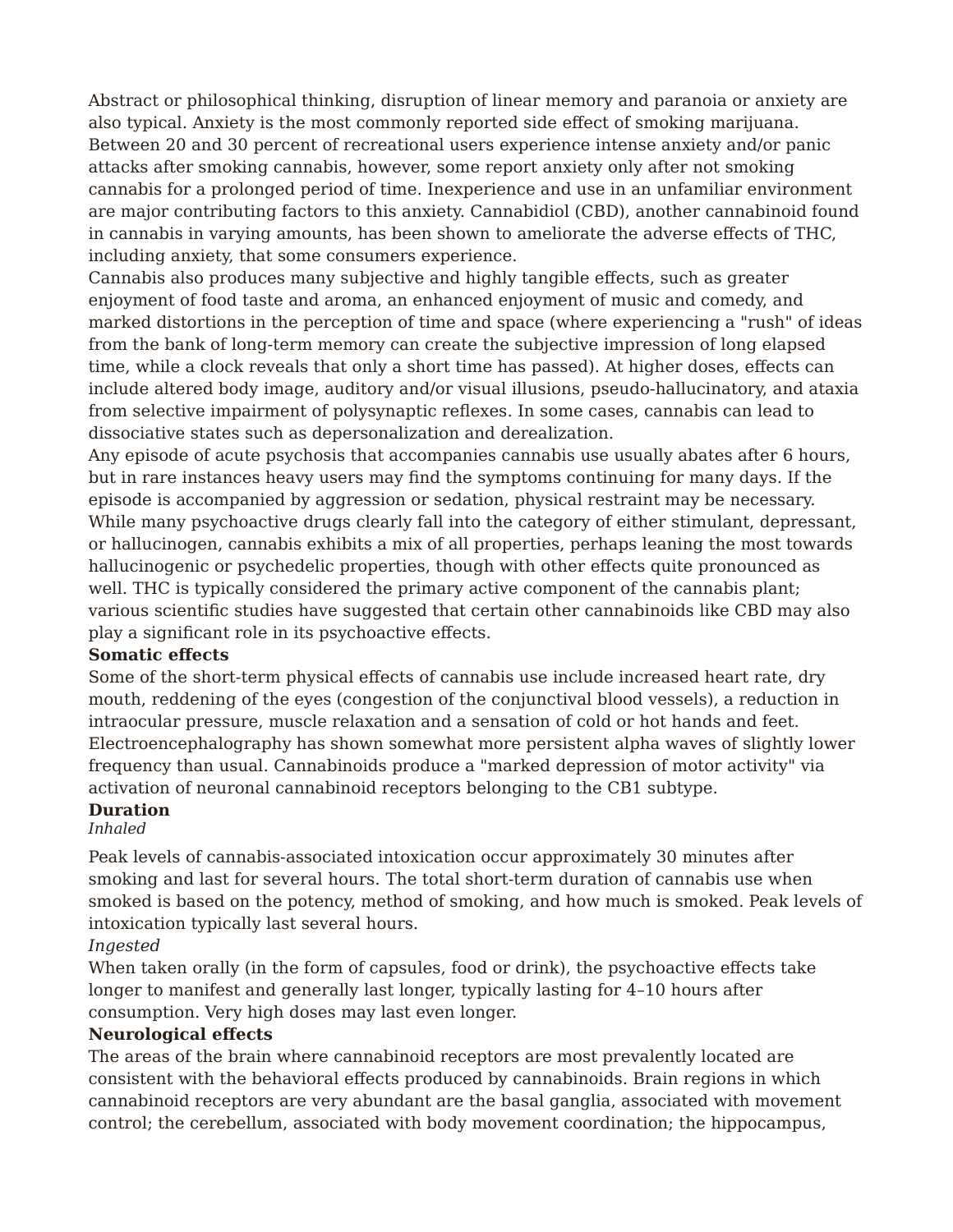associated with learning, memory, and stress control; the cerebral cortex, associated with higher cognitive functions; and the nucleus accumbens, regarded as the reward center of the brain. Other regions where cannabinoid receptors are moderately concentrated are the hypothalamus, which regulates homeostatic functions; the amygdala, associated with emotional responses and fears; the spinal cord, associated with peripheral sensations like pain; the brain stem, associated with sleep, arousal, and motor control; and the nucleus of the solitary tract, associated with visceral sensations like nausea and vomiting. Experiments on animal and human tissue have demonstrated a disruption of short-term memory formation, which is consistent with the abundance of CB1 receptors on the hippocampus, the region of the brain most closely associated with memory. Cannabinoids inhibit the release of several neurotransmitters in the hippocampus such as acetylcholine, norepinephrine, and glutamate, resulting in a major decrease in neuronal activity in that region. This decrease in activity resembles a "temporary hippocampal lesion." In in-vitro experiments involving THC at extremely high concentrations, which could not be reached with commonly consumed doses, caused competitive inhibition of the AChE enzyme and inhibition of β-amyloid peptide aggregation, implicated in the development of Alzheimer's disease. Compared to currently approved drugs prescribed for the treatment of Alzheimer's disease, THC is a considerably superior inhibitor of A aggregation, and this study provides a previously unrecognized molecular mechanism through which cannabinoid molecules may impact the progression of this debilitating disease.

#### **Effects on driving**

While several studies have shown increased risk associated with cannabis use by drivers, other studies have not found increased risk. Cannabis usage has been shown in some studies to have a negative effect on driving ability. The British Medical Journal indicated that "drivers who consume cannabis within three hours of driving are nearly twice as likely to cause a vehicle collision as those who are not under the influence of drugs or alcohol". In Cannabis and driving: a review of the literature and commentary, the United Kingdom's Department for Transport reviewed data on cannabis and driving, finding "Cannabis impairs driving behaviour. However, this impairment is mediated in that subjects under cannabis treatment appear to perceive that they are indeed impaired. Where they can compensate, they do, for example ... effects of driving behaviour are present up to an hour after smoking but do not continue for extended periods". The report summarizes current knowledge about the effects of cannabis on driving and accident risk based on a review of available literature published since 1994 and the effects of cannabis on laboratory based tasks. The study identified young males, amongst whom cannabis consumption is frequent and increasing, and in whom alcohol consumption is also common, as a risk group for traffic accidents. The cause, according to the report, is driving inexperience and factors associated with youth relating to risk taking, delinquency and motivation. These demographic and psychosocial variables may relate to both drug use and accident risk, thereby presenting an artificial relationship between use of drugs and accident involvement.

Other studies show similar results, with laboratory studies examining the effects of cannabis on skills utilised while driving showing impairments in tracking, attention, reaction time, short-term memory, hand-eye coordination, vigilance, time and distance perception, and decision making and concentration. Another review concluded that "the acute effect of moderate or higher doses of cannabis impairs the skills related to safe driving and injury risk", specifically "attention, tracking and psychomotor skills". Some studies conclude that there is evidence of dose-dependent impairments in cannabis-affected drivers' ability to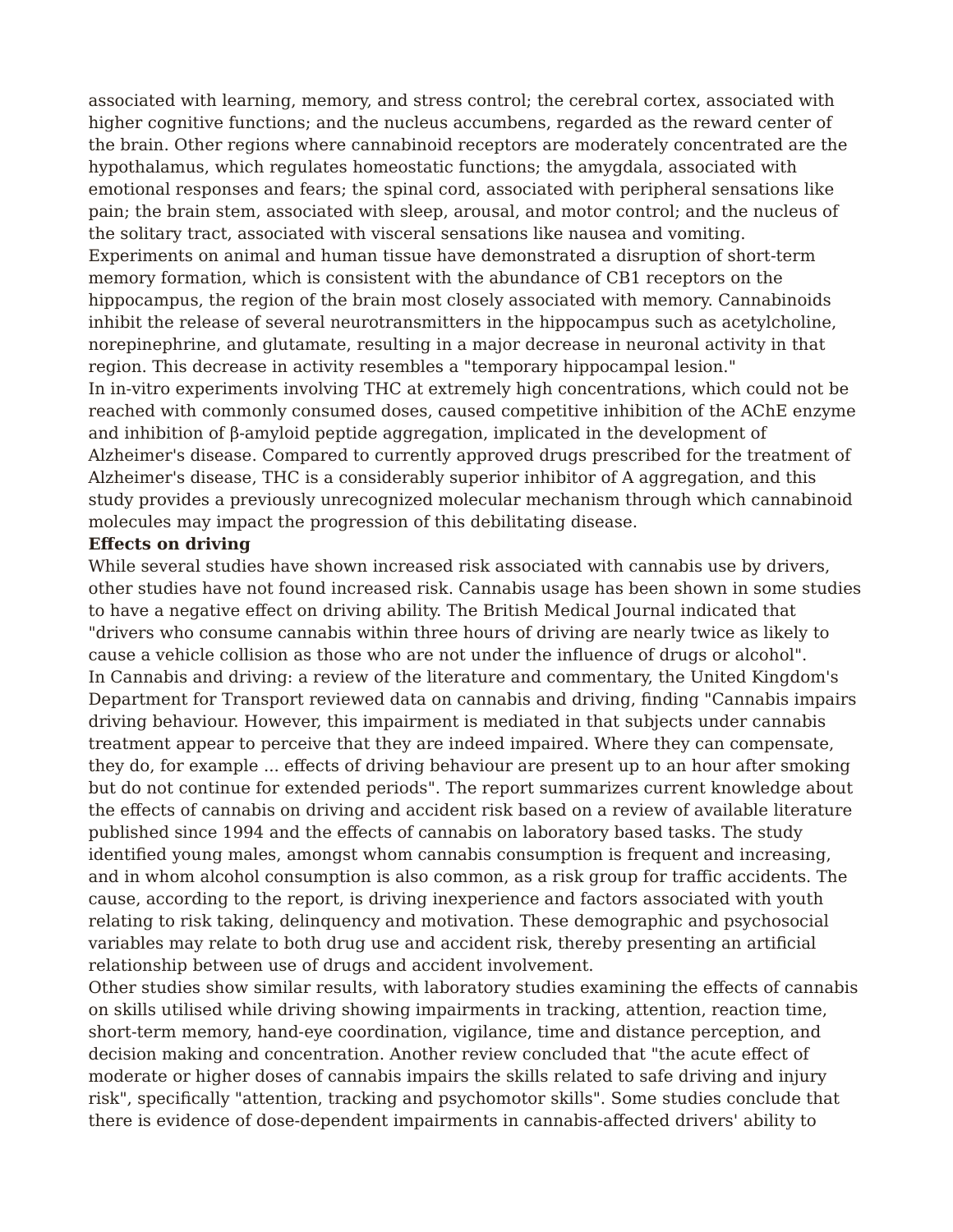control a vehicle in the areas of steering, headway control, speed variability, car following, reaction time and lane positioning. The researchers note that "even in those who learn to compensate for a drug's impairing effects, substantial impairment in performance can still be observed under conditions of general task performance (i.e. when no contingencies are present to maintain compensated performance)."

An extensive 2013 review of 66 studies regarding crash risk and drug use found that cannabis was associated with minor, but not statistically significant increased odds of injury or fatal accident. The estimated fatal crash odds for cannabis (1.26) were lower than: opiates (1.68), antianxiety medications (2.30), zopiclone (sleep medicine) (2.60), cocaine (2.96), and amphetamines (5.17). The estimated injury odds for cannabis (1.10) were lower than: antihistamines (1.12), penicillin (1.12), antianxiety meds (1.17), antidepressants (1.35), antiasthmatics (1.31), zopiclone (sleep medicine) (1.42), cocaine (1.66), and opiates (1.91). The study concluded: "By and large, the increase in the risk of accident involvement associated with the use of drugs must be regarded as modest...Compared to the huge increase in accident risk associated with alcohol, as well as the high accident rate among young drivers, the increases in risk associated with the use of drugs are surprisingly small." A report from the University of Colorado, Montana State University, and the University of Oregon found that on average, states that have legalized medical cannabis had a decrease in traffic-related fatalities by 8-11%. The researchers hypothesized "it's just safer to drive under the influence of marijuana than it is drunk....Drunk drivers take more risk, they tend to go faster. They don't realize how impaired they are. People who are under the influence of marijuana drive slower, they don't take as many risks". Another consideration, they added, was the fact that users of marijuana tend not to go out as much.

In the largest and most precisely controlled study of its kind carried out by the U.S. Department of Transportation's National Highway Traffic Safety Administration to research the risks of cannabis and driving, it was found that other "studies that measure the presence of THC in the drivers' blood or oral fluid, rather than relying on self-report tend to have much lower (or no) elevated crash risk estimates. Likewise better controlled studies have found lower (or no) elevated crash risk estimates". The study found that "after adjusting for age, gender, race and alcohol use, drivers who tested positive for marijuana were no more likely to crash than those who had not used any drugs or alcohol prior to driving". The study however cautions that " these results do not indicate that drug use by drivers is risk-free."

#### **Cardiovascular effects**

Short-term (one to two hours) effects on the cardiovascular system can include increased heart rate, dilation of blood vessels, and fluctuations in blood pressure. There are medical reports of occasional infarction, stroke and other cardiovascular side effects. Marijuana's cardiovascular effects are not associated with serious health problems for most young, healthy users. Researchers reported in the International Journal of Cardiology, "Marijuana use by older people, particularly those with some degree of coronary artery or cerebrovascular disease, poses greater risks due to the resulting increase in catecholamines, cardiac workload, and carboxyhemoglobin levels, and concurrent episodes of profound postural hypotension. Indeed, marijuana may be a much more common cause of myocardial infarction than is generally recognized. In day-to-day practice, a history of marijuana use is often not sought by many practitioners, and even when sought, the patient's response is not always truthful".

A 2013 analysis of 3,886 myocardial infarction survivors over an 18-year period showed "no statistically significant association between marijuana use and mortality".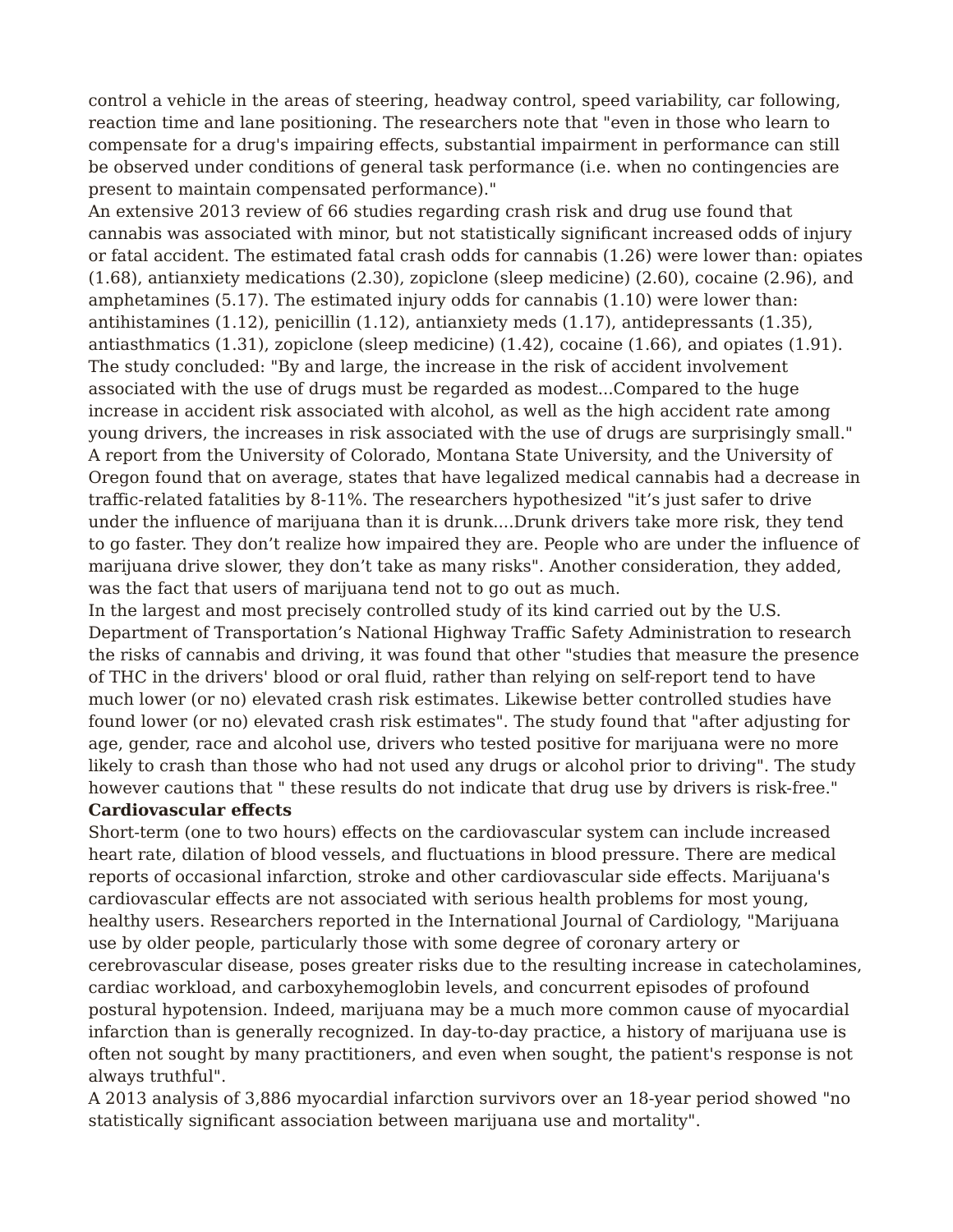A 2008 study by the National Institutes of Health Biomedical Research Centre in Baltimore found that heavy, chronic smoking of marijuana (138 joints per week) changed blood proteins associated with heart disease and stroke.

A 2000 study by researchers at Boston's Beth Israel Deaconess Medical Center, Massachusetts General Hospital and Harvard School of Public Health found that a middleage person's risk of heart attack rises nearly fivefold in the first hour after smoking marijuana, "roughly the same risk seen within an hour of sexual activity".

Cannabis arteritis is a very rare peripheral vascular disease similar to Buerger's disease. There were about 50 confirmed cases from 1960 to 2008, all of which occurred in Europe.

#### **Combination with other drugs**

A confounding factor in cannabis research is the prevalent usage of other recreational drugs, especially alcohol and nicotine. Such complications demonstrate the need for studies on cannabis that have stronger controls, and investigations into alleged symptoms of cannabis use that may also be caused by tobacco. Some critics question whether agencies doing the research make an honest effort to present an accurate, unbiased summary of the evidence, or whether they "cherry-pick" their data to please funding sources which may include the tobacco industry or governments dependent on cigarette tax revenue; others caution that the raw data, and not the final conclusions, are what should be examined. The Australian National Household Survey of 2001 showed that cannabis in Australia is rarely used without other drugs. 95% of cannabis users also drank alcohol; 26% took amphetamines; 19% took ecstasy and only 2.7% reported not having used any other drug with cannabis. While research has been undertaken on the combined effects of alcohol and cannabis on performing certain tasks, little research has been conducted on the reasons why this combination is so popular. Evidence from a controlled experimental study undertaken by Lukas and Orozco suggests that alcohol causes THC to be absorbed more rapidly into the blood plasma of the user. Data from the Australian National Survey of Mental Health and Wellbeing found that three-quarters of recent cannabis users reported using alcohol when cannabis was not available.

#### **Memory and learning**

Studies on cannabis and memory are often hindered by small sample sizes, confounding drug use, and other factors. The strongest evidence regarding cannabis and memory focuses on its temporary negative effects on short-term and working memory.

In a 2001 study looking at neuropsychological performance in long-term cannabis users, researchers found "some cognitive deficits appear detectable at least 7 days after heavy cannabis use but appear reversible and related to recent cannabis exposure rather than irreversible and related to cumulative lifetime use". On his studies regarding cannabis use, lead researcher and Harvard professor Harrison Pope said he found marijuana is not dangerous over the long term, but there are short-term effects. From neuropsychological tests, Pope found that chronic cannabis users showed difficulties, with verbal memory in particular, for "at least a week or two" after they stopped smoking. Within 28 days, memory problems vanished and the subjects "were no longer distinguishable from the comparison group". Researchers from the University of California, San Diego School of Medicine failed to show substantial, systemic neurological effects from long-term recreational use of cannabis. Their findings were published in the July 2003 issue of the Journal of the International Neuropsychological Society. The research team, headed by Dr Igor Grant, found that cannabis use did affect perception, but did not cause permanent brain damage. Researchers looked at data from 15 previously published controlled studies involving 704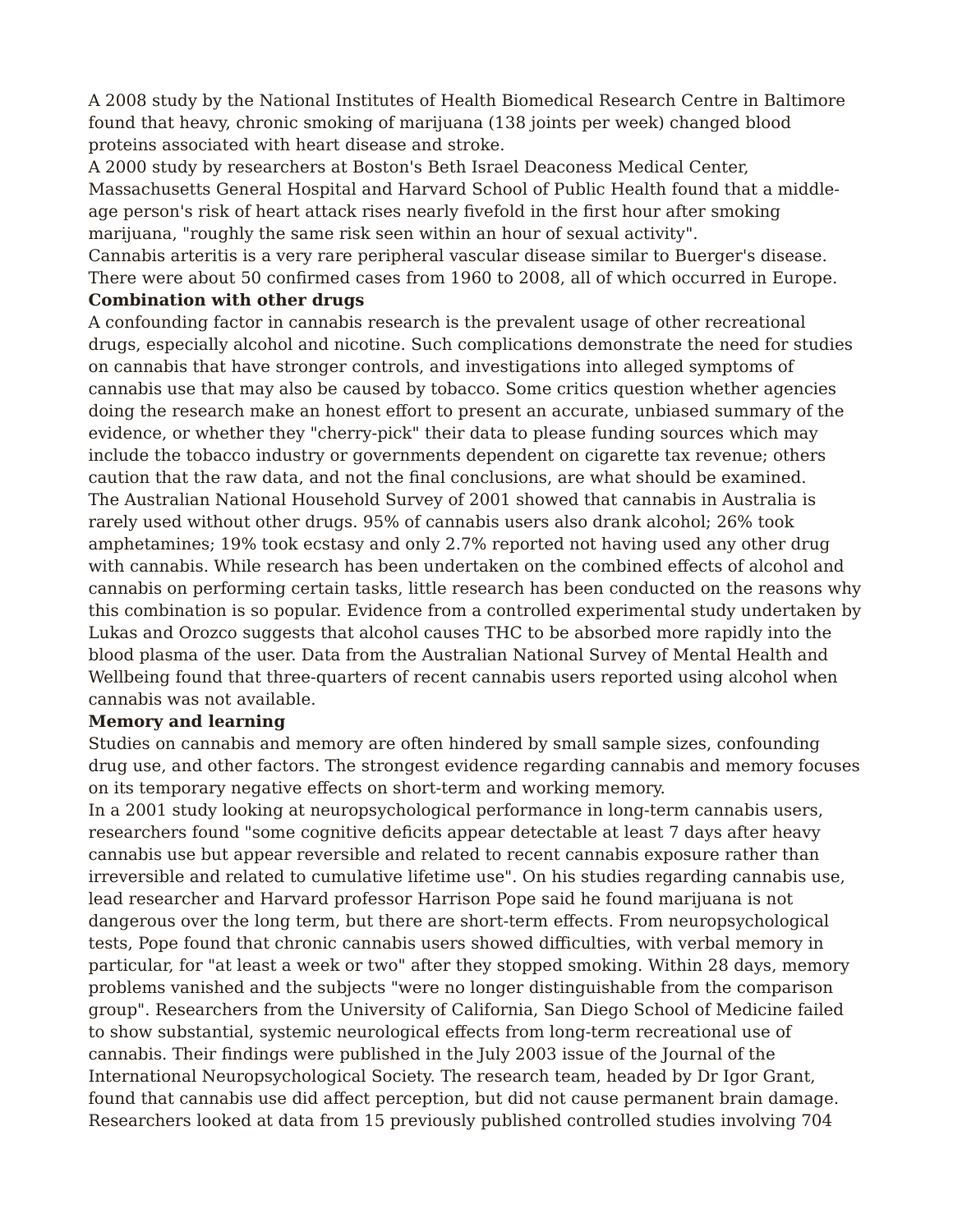long-term cannabis users and 484 nonusers. The results showed long-term cannabis use was only marginally harmful on the memory and learning. Other functions such as reaction time, attention, language, reasoning ability, perceptual and motor skills were unaffected. The observed effects on memory and learning, they said, showed long-term cannabis use caused "selective memory defects", but that the impact was "of a very small magnitude". A study at Johns Hopkins University School of Medicine showed that very heavy use of marijuana is associated with decrements in neurocognitive performance even after 28 days of abstinence.

#### **Appetite**

The feeling of increased appetite following the use of cannabis has been documented for hundreds of years, and is known colloquially as "the munchies" in the English-speaking world. Clinical studies and survey data have found that cannabis increases food enjoyment and interest in food. Scientists have claimed to be able to explain what causes the increase in appetite, concluding that "endocannabinoids in the hypothalamus activate cannabinoid receptors that are responsible for maintaining food intake". Rarely, chronic users experience a severe vomiting disorder, cannabinoid hyperemesis syndrome, after smoking and find relief by taking hot baths.

Endogenous cannabinoids ("endocannabinoids") were discovered in cow's milk and soft cheeses. Endocannabinoids were also found in human breast milk. It is widely accepted that the neonatal survival of many species "is largely dependent upon their suckling behavior, or appetite for breast milk" and recent research has identified the endogenous cannabinoid system to be the first neural system to display complete control over milk ingestion and neonatal survival. It is possible that "cannabinoid receptors in our body interact with the cannabinoids in milk to stimulate a suckling response in newborns so as to prevent growth failure".

In review, let's watch this informative documentary focused on the health impacts of cannabis use.



Please continue to ["SECTION FOUR: Beneficial Products for Qualified Patients"](https://medicalmarijuanaunited.com/school/mod/page/view.php?id=442).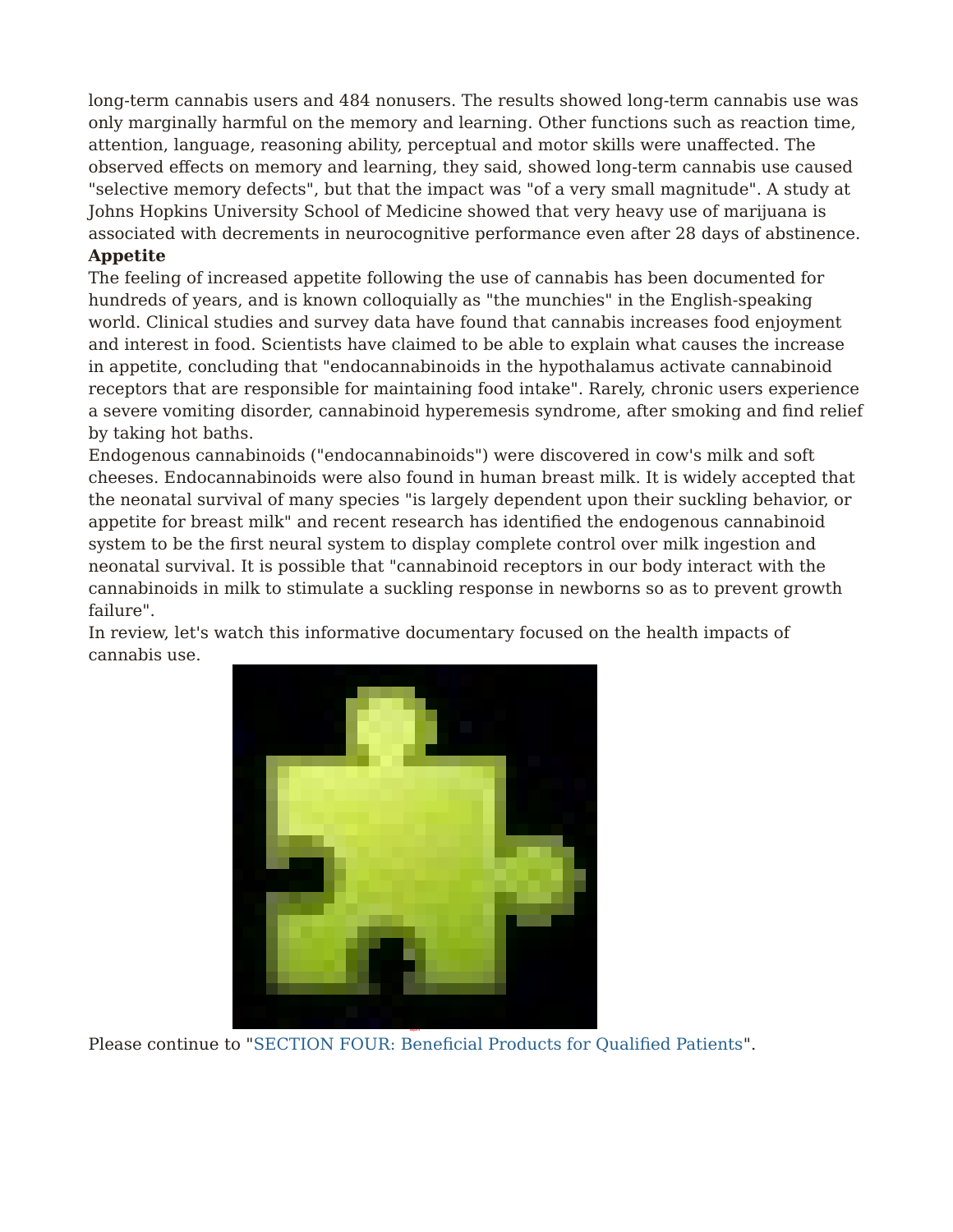## **SECTION FOUR: Beneficial Products for Qualified Patients**

This section is designed for two hours of instruction.

There are many products available that are beneficial to medical marijuana patients. In the next section, we'll discuss how those products can be used to treat a variety of conditions.



## **Contraindications for use**

Not everyone is a good candidate for cannabis therapy. Let's take a look at this video discussing the most common contraindications for use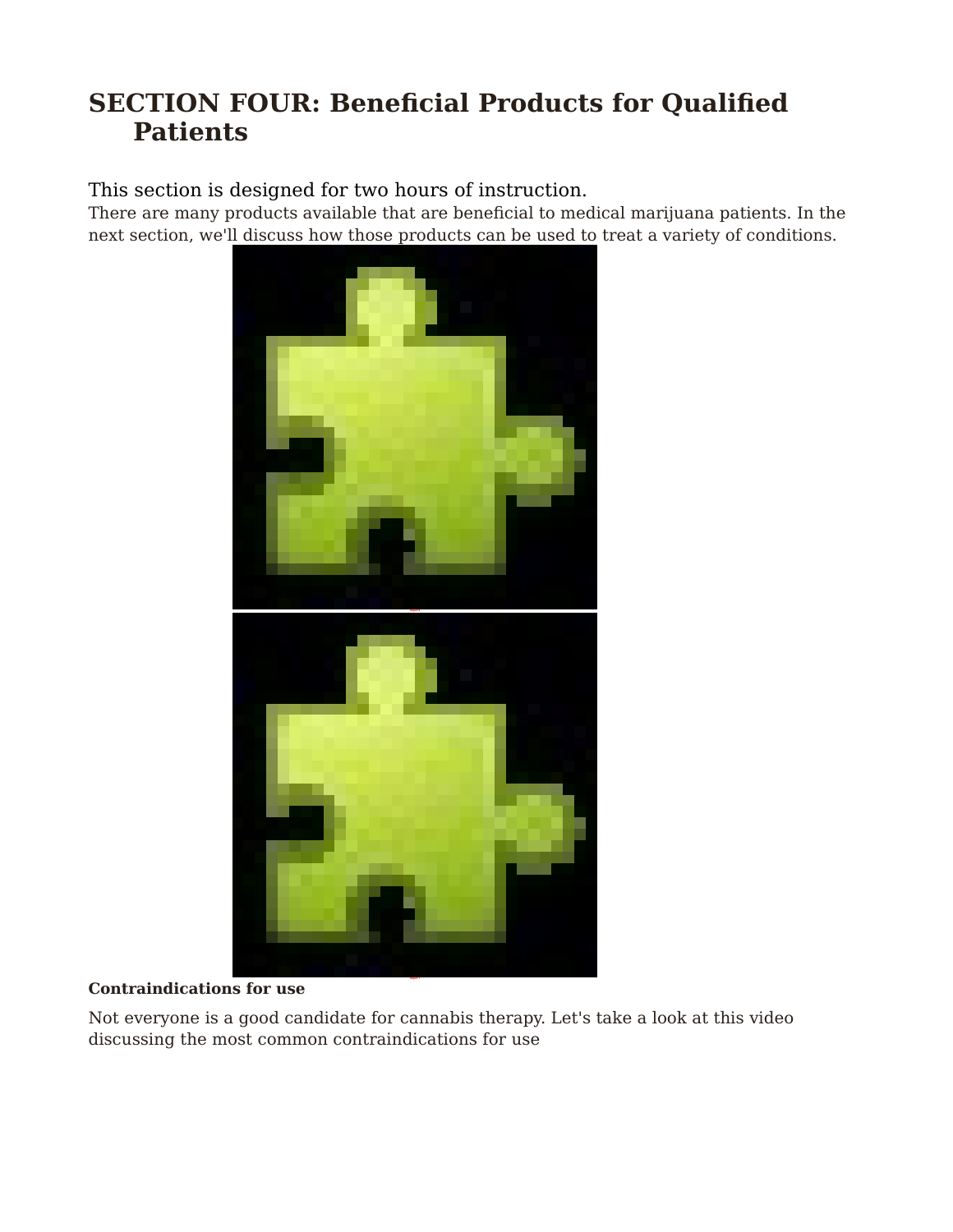

Please continue to ["SECTION FIVE: The Risks and Benefits of Various Routes of](https://medicalmarijuanaunited.com/school/mod/page/view.php?id=432)  [Administration"](https://medicalmarijuanaunited.com/school/mod/page/view.php?id=432).

## **SECTION FIVE: The Risks and Benefits of Various Routes of Administration**

This section is designed for two hours of instruction. **Video - Appropriate Delivery Mechanisms (30 minutes)**



## **Methods of Delivery**

- Inhalation
- Oral
- Transdermal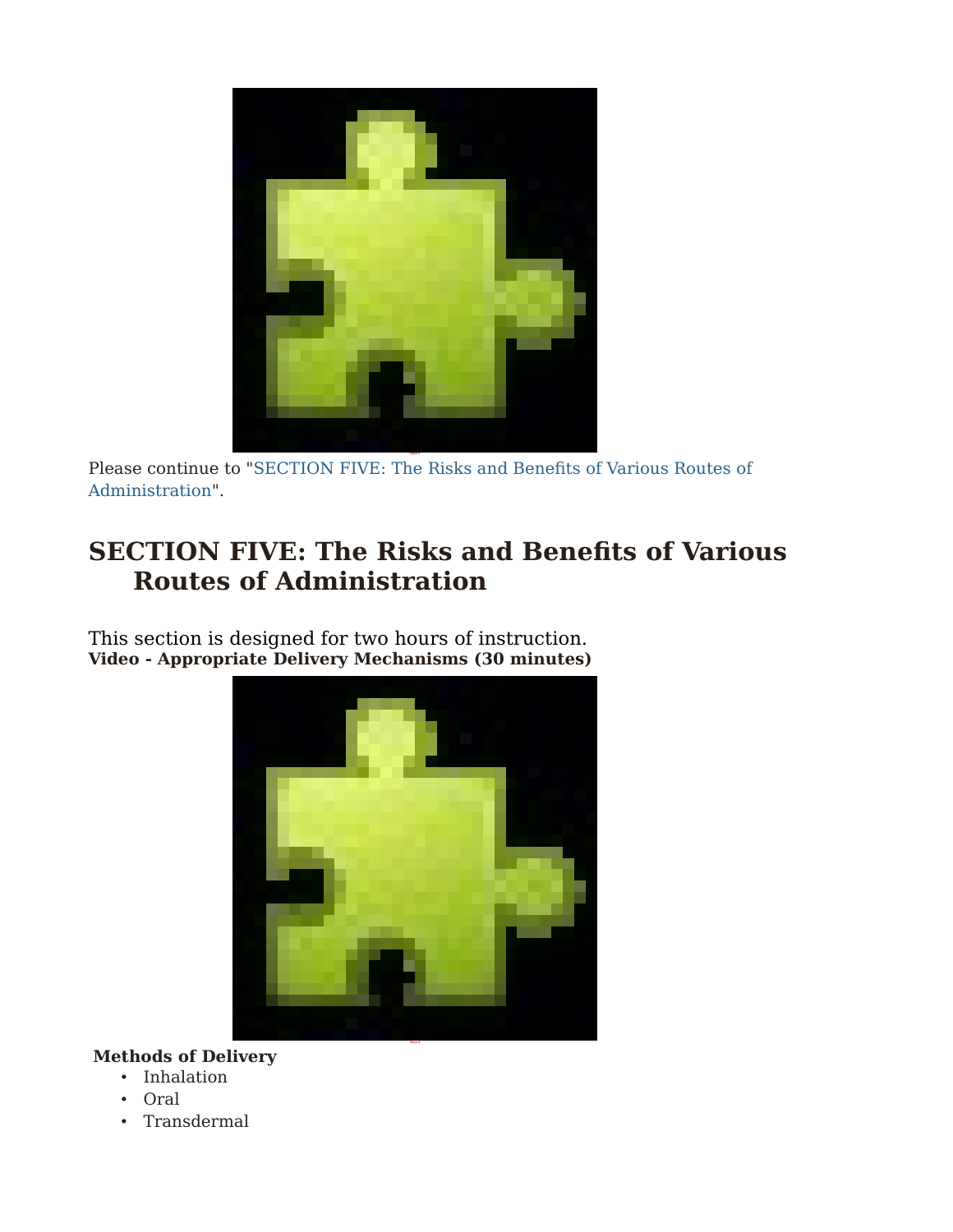Notes: Each of these methods can employ various techniques that are appropriate for different occasions.

Due to the psychoactive effects of THC many ways of ingesting cannabis have traditionally been to accentuate, prolong, or induce quickly the psychoactive effects.

Oral Ingestion is the most effective for diseases discussed in this presentation with the exception of colon cancer.

## **Inhalation**

- Smoking and Vaporization
- Currently the most common method of consumption
- The majority of cannabinoids enter the body through the lungs where they are passed directly into the bloodstream
- Overall has the shortest time effect of all delivery methods
- **Least effective** for treating more serious illnesses

Notes: In a study done by Huestis and colleagues on cannabinoid pharmacokinetics, subjects who consumed cannabis via inhalation reported feeling the effects of the medication within minutes, with peak effects around the hour mark and total duration of effects around two hours. It is important to point out that there can be significant variation in these times due to factors such as cannabinoid content, depth and length of inhalation (a.k.a. smoking style), and previous cannabis exposure (tolerance)".

## **Inhalation Methods - Smoking**

- Joints Rolled marijuana cigarettes
- Blunts Marijuana rolled in the leaf wrap of a hollowed out cigar
- Hand Pipes Operate by trapping the smoke produced from burning cannabis, which is then inhaled by the user
- Water pipes (Bongs or Bubblers)

**Notes:** Smoking is the most expedient method of consumption, with almost immediate effect and dosage controlled by the patient.

Although results from clinical trials have been contradictory, many researchers believe herbal marijuana contains toxins and carcinogens that lead to increased risk of respiratory diseases and cancer. The health benefits associated with the addition of water using Bongs or Bubblers are up for debate. Water cools the smoke, but it's uncertain whether it acts as an effective filter for harmful constituents.

## **Inhalation Methods – Vaporization**

- A healthier alternative method of inhalation
- The cannabis plant is heated slowly, causing the cannabinoids to evaporate without reaching the point of combustion, releasing a much lower proportion of the harmful components that come from smoking
- Offers the same therapeutic benefits of smoking without exposure to harmful toxins

## **Inhalation Methods – Summary**

- Currently the most common form of consumption
- Least effective form of treatment for most serious illnesses which require a more direct and potent dose of CBD
- Vaporization provides a healthier alternative to smoking

## **Oral Delivery Methods**

- Oral delivery methods include all techniques that are administered through the mouth, including tinctures, ingestible oils, and infused edibles and drinks.
- Subjects who consume cannabis orally usually report feeling the effects within thirty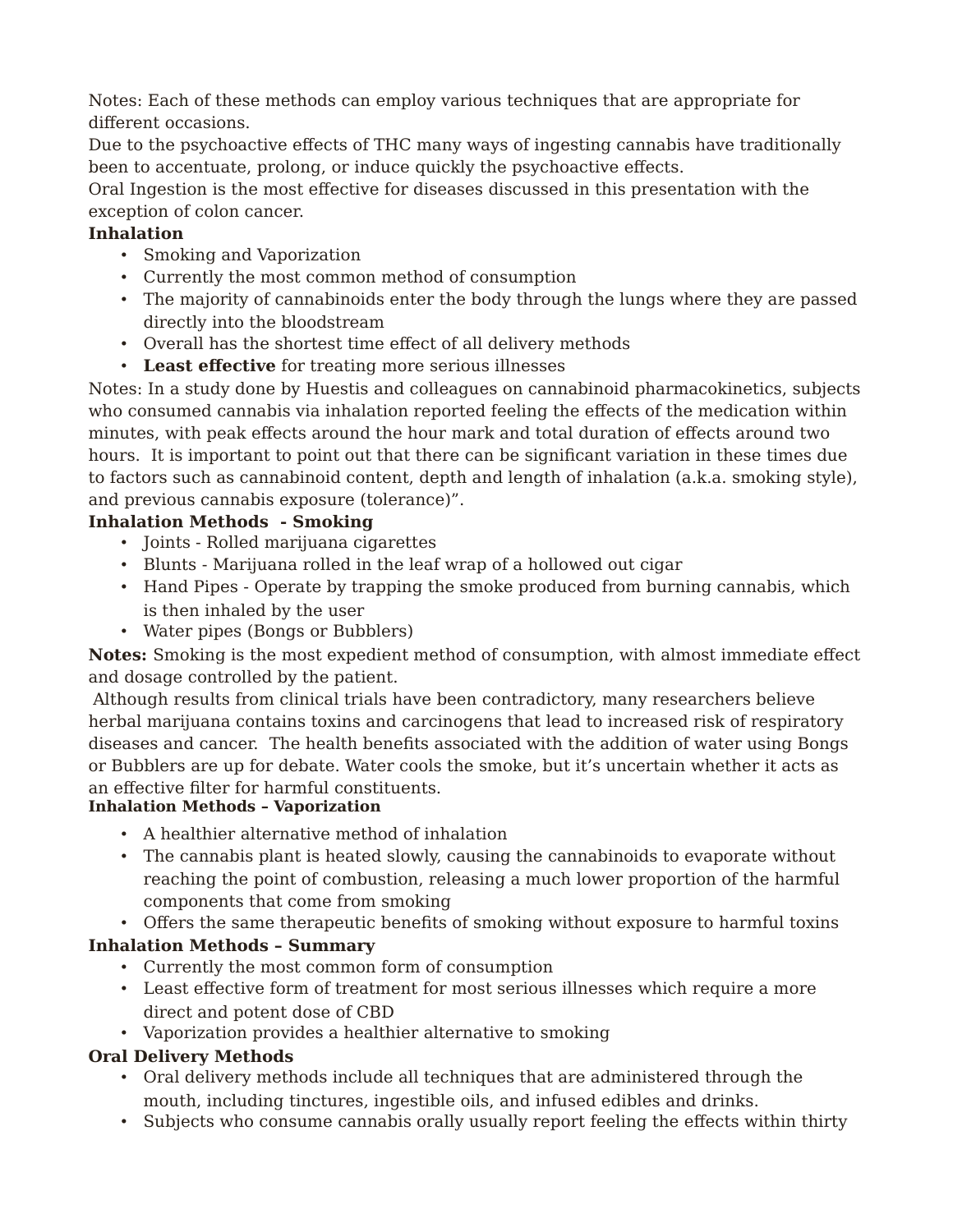minutes, with peak effects around the one hour mark and total duration of effects ranging as long as six hours.

- The reasons for this can be attributed to the process of digestion, in which edibles have to be broken down from their original food state to a molecular cannabinoid state in order to be absorbed. The gradual nature of the digestion process accounts for the longer effects of this method of consumption.
- Factors such as the amount of food consumed prior to medicating, strength of the product and even a person's metabolism can all affect the overall experience.

Notes: To treat an illness with cannabinoids it is best to get the cannabinoids as close to the infected areas as possible. The most effective way to treat most diseases discussed in this course is to ingest the concentrated oil of cannabis.

## **Oral Delivery – Sublingual/Oromucosal**

- Under the tongue and within the mouth there are a large number of blood vessels which can absorb cannabinoids.
- Common examples of these types of medications include dissolvable strips, sublingual sprays, medicated lozenges or tinctures.
- Examples: Real Scientific Hemp Oil (RSHO)™, Sativex™ & Epidiolex™

Notes: The sublingual (under the tongue) or oromucosal (in the oral cavity) delivery method introduces CBD to the oral mucosa which contains small micro-capillaries allowing the compound to be absorbed directly into the bloodstream for an almost immediate effect. As the remaining CBD rich-oil is swallowed it enters the digestive system and is directed to the liver by the hepatic portal system. The liver will then metabolize the remaining CBD which will later enter the bloodstream to provide a delayed but longer lasting effect.

Real Scientific Hemp Oil (RSHO) - a concentrated form of high CBD-rich hemp oil with concentrations between 15%-25%. Not to be confused with Rick Simpson "Hemp" Oil which has a higher THC content.

Sativex & Epidiolex – from GW Pharmaceuticals based in the UK.

Sativex - an oromucosal spray made from extracts of their specialized marijuana plant strains. The spray is standardized for a roughly 1:1 ratio of THC and cannabidiol, or CBD, but contains other plant-derived chemicals that are believed to contribute to the therapeutic effects. Approved in 11 countries total, it remains in clinical trials in the U.S., for its primary indication of cancer pain in patients where opioids either fail to provide relief or produce intolerable side effects. On April 28 of this year, FDA granted Fast Track designation for Sativex as it's the only non-opioid pain medicine currently in phase 3 trials.

Epidiolex - A liquid formulation of highly purified Cannabidiol (CBD) extract, as a treatment for various orphan pediatric epilepsy syndromes, for which Orphan Drug Designation has been granted by the FDA in the treatment of Dravet syndrome

## **Oral Delivery – Edibles & Beverages**

- Cannabis infused foods/liquids take extra time to be broken down because they pass through the gastrointestinal tract and liver before entering the bloodstream.
- Cannabis can be infused into butter or oil that is then cooked in food.
- Doses can be difficult to judge, so it is recommended to eat only small portions of an edible at a time, and wait at least an hour to assess its effects so you do not overmedicate.
- Edibles will kick in significantly faster if eaten on an empty stomach, rather than after a meal.
- In general, the therapeutic effects last much longer than other consumption methods,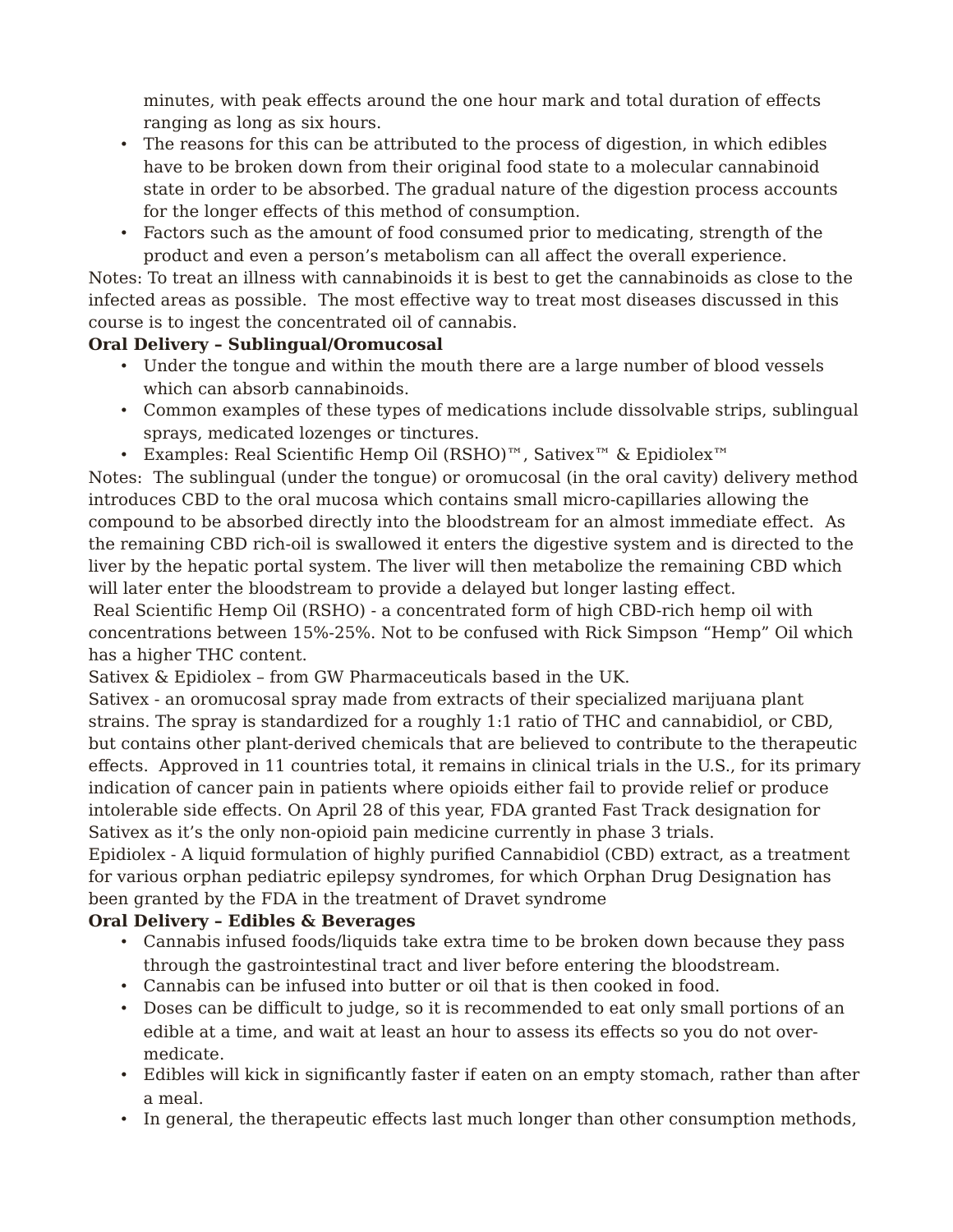often up to four hours or more, and then slowly begin to wear off.

• Many patients report that this method provides more of a relaxing body effect than the cerebral high that is often accompanied with vaporizing and smoking.

## **Oral Delivery – Summary**

- Most effective for serious illnesses such as Cancer, Parkinsons, Multiple Sclerosis, Epilepsy.
- Recommended dosage for adults by current distributers of the medication in medical marijuana states say that a gram a day is proper dosage.
- Proper dosage for young epileptic children is two doses a day of 3-4 milligrams of oil per pound of body weight.

## **Transdermal Delivery**

- Cannabinoids combined with a penetrating topical cream can enter the skin and body tissues and allow for direct application to affected areas (e.g. allergic skin reactions, post-herpes neuralgia, muscle strain, inflammation, swelling, etc.).
- Fast Acting, Localized effect.
- $\bullet$  No psychoactive effect.

Notes: Cannabis-infused lotions work because of the body's own endogenous cannabinoid system, which forms the biological basis for marijuana's therapeutic effect. When you apply an infused lotion or salve to help relieve neuropathic pain, itchiness and other ailments, the cannabinoids in the topical bind to CB2 receptors in your skin, which absorb them in a way that helps cells regenerate, allowing wounds to heal faster and easing painful chronic conditions like eczema and psoriasis. Cannabis-infused topicals cover a pretty wide myriad of conditions. Depending on the carrier oil used in formulating the body-care product, the cannabinoids penetrate deeply enough into the skin to relieve muscle pain and arthritis inflammation, but not so deep that THC enters the bloodstream or central nervous system. Additional anecdotal reports on topical treatment efficacy include:

- Certain types of dermatitis (including atopic) and psoriasis.
- Balm for lips, fever blisters, herpes.
- Superficial wounds, cuts, acne pimples, furuncles, corns, certain nail fungus.
- Rheumatism and arthritic pains (up to the 2nd degree of arthritis).
- Torticollis, back pains, muscular pains and cramps, sprains and other contusions.
- $\bullet$  Phlebitis, venous ulcerations.
- Hemorrhoids.
- Menstruation pains.
- $\bullet$  Cold and sore throat, bronchitis.
- Asthmatic problems with breathing.
- Chronic inflammation of larynx (application in the form of a Priessnitz compress).
- $\bullet$  Migraine, head pains, tension headaches.
- Pharmaceutical Cannabis or Cannabinoids.

Please continue to ["SECTION SIX: Safe Handling of Marijuana Products and Limiting Access](https://medicalmarijuanaunited.com/school/mod/page/view.php?id=444) [to Minors"](https://medicalmarijuanaunited.com/school/mod/page/view.php?id=444).

## **SECTION SIX: Safe Handling of Marijuana Products and Limiting Access to Minors**

This section is designed for two hours of instruction.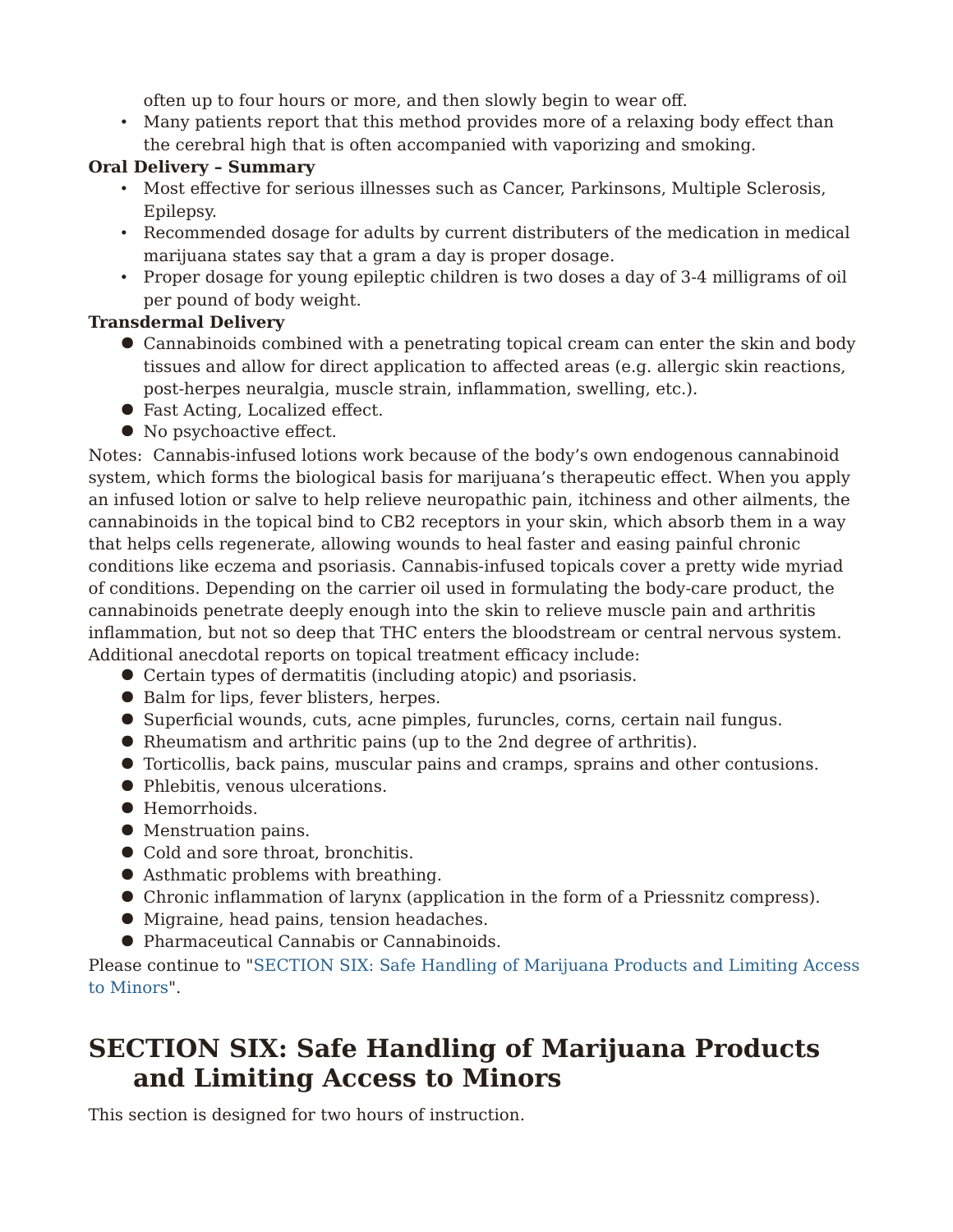Content

In this section we will discuss your role as a Medical Marijuana Consultant, often referred to as a 'Budtender' in the first two classes of our Budtender Program. These videos will include information about safe handling, dealing with various types of consumers, and preventing unauthorized use by non-patients.



Please continue to ["SECTION SEVEN: Customer Privacy and Rights"](https://medicalmarijuanaunited.com/school/mod/page/view.php?id=445).

# **SECTION SEVEN: Customer Privacy and Rights**

This section is designed for two hours of instruction.

For our exploration of privacy issues, we'll turn to Peter Verlezza, who has prepared an outstanding presentation on HIPAA. While HIPAA does not specifically apply to the cannabis industry today, it is our belief at Medical Marijuana United that HIPAA compliance should be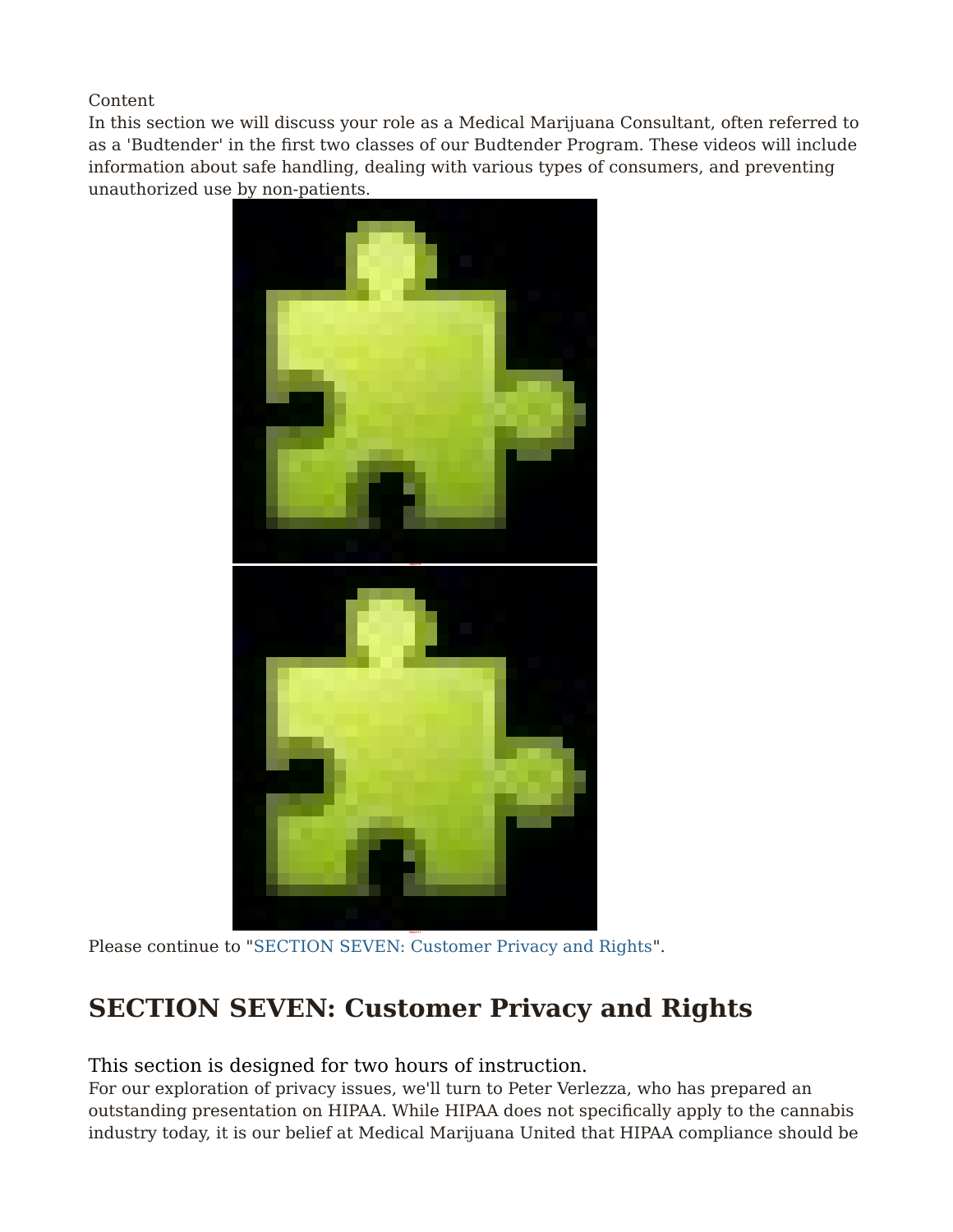an industry best practice, and as such, you should strongly consider implementing it in your dispensary.



Please continue to ["SECTION EIGHT: The Risks and Warning Signs of Overuse, Abuse, and](https://medicalmarijuanaunited.com/school/mod/page/view.php?id=446)  [Addiction"](https://medicalmarijuanaunited.com/school/mod/page/view.php?id=446).

## **SECTION EIGHT: The Risks and Warning Signs of Overuse, Abuse, and Addiction**

This section is designed for two hours of instruction.

Content

Let's turn to Joseph Lunievicz, BA, RYT (Director of Training, NDRI) for an enlightening survey of chemical dependency, its risks and warning signs.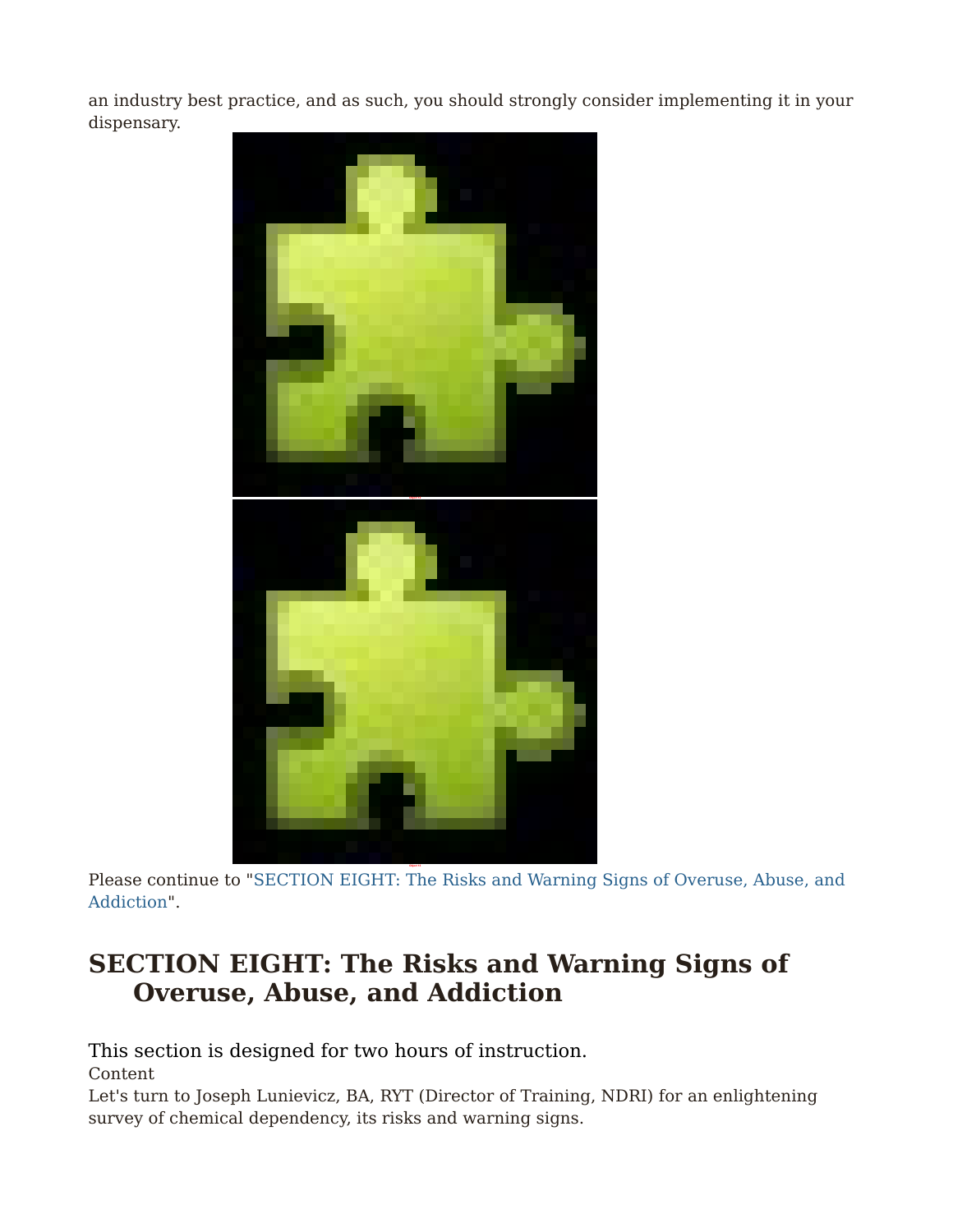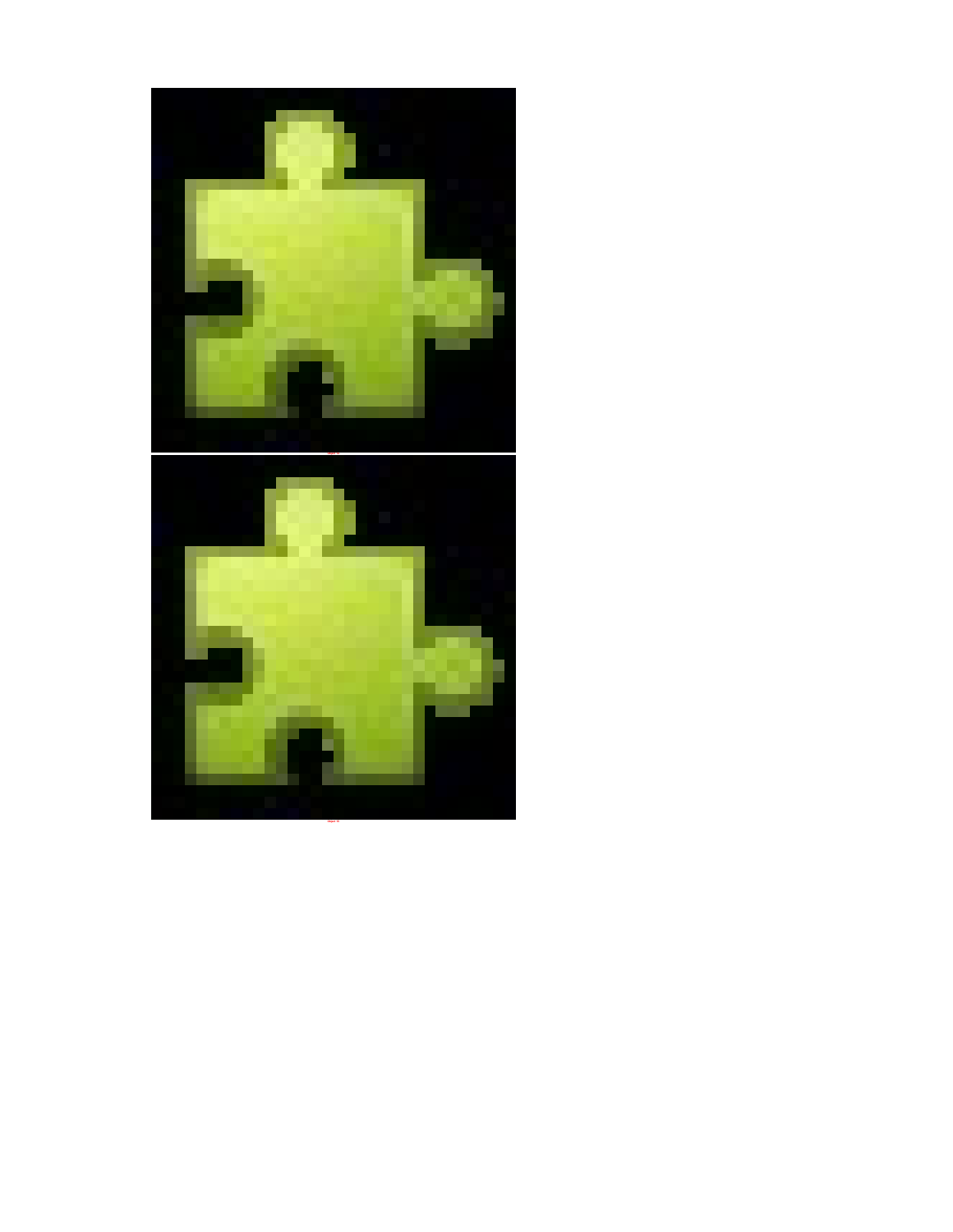

Please continue to ["SECTION NINE: Ethics"](https://medicalmarijuanaunited.com/school/mod/page/view.php?id=447).

# **SECTION NINE: Ethics**

This section is designed for one hour of instruction.

In collaboration with the Arthur Andersen Case Study Library, MMU offers the following course of ethics instruction presented in video and transcript formats. Sessions One through Three are required, Sessions Four through Six are optional.

**Business ethics course in six 30-minute videos, recorded by John Hooker.**



[Session One Transcript with slides.](https://web.tepper.cmu.edu/jnh/part1transcriptEdited.pdf)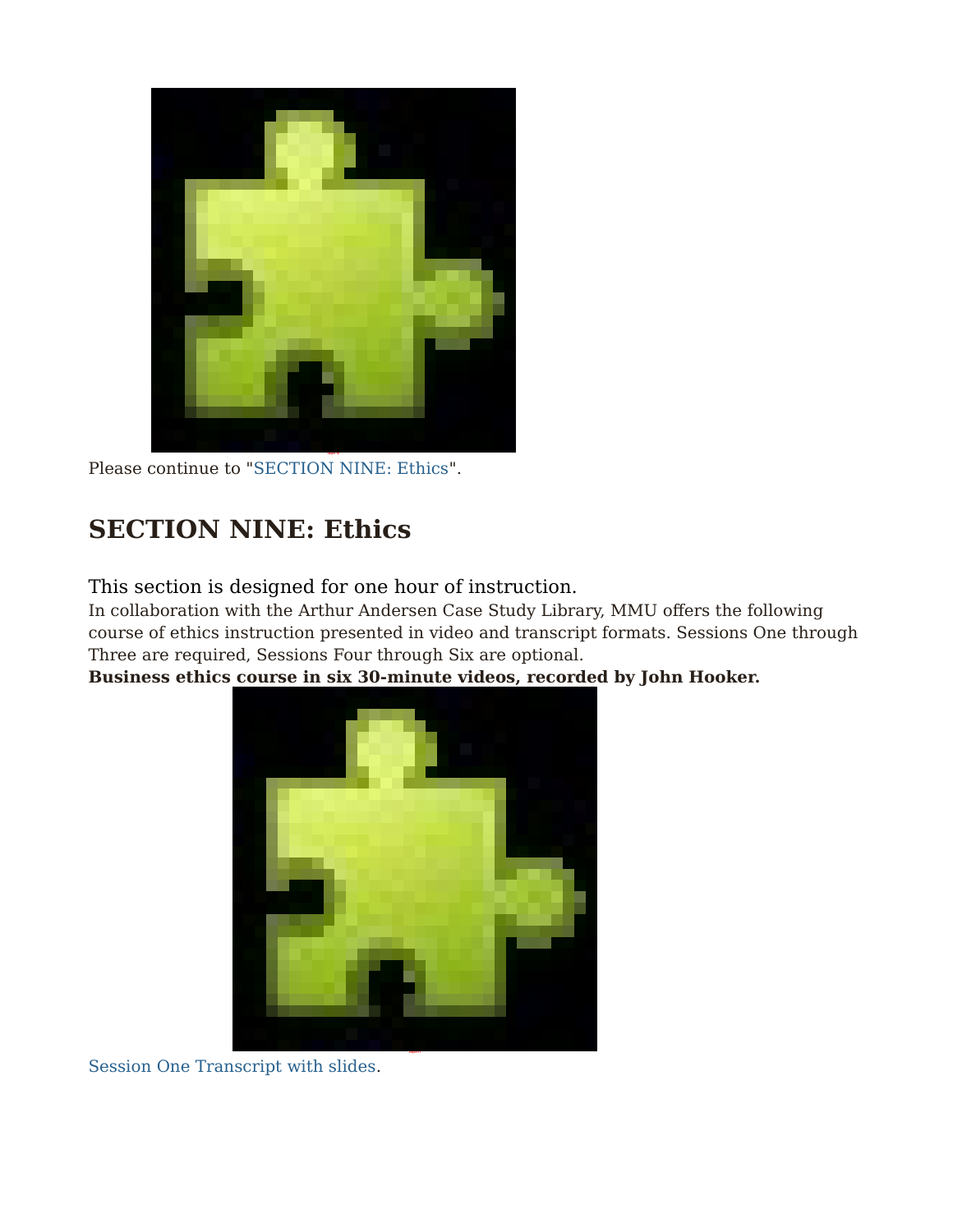

[Session Two Transcript with slides.](https://web.tepper.cmu.edu/jnh/part2transcriptEdited.pdf)



[Session Three Transcript with slides.](https://web.tepper.cmu.edu/jnh/part3transcriptEdited.pdf)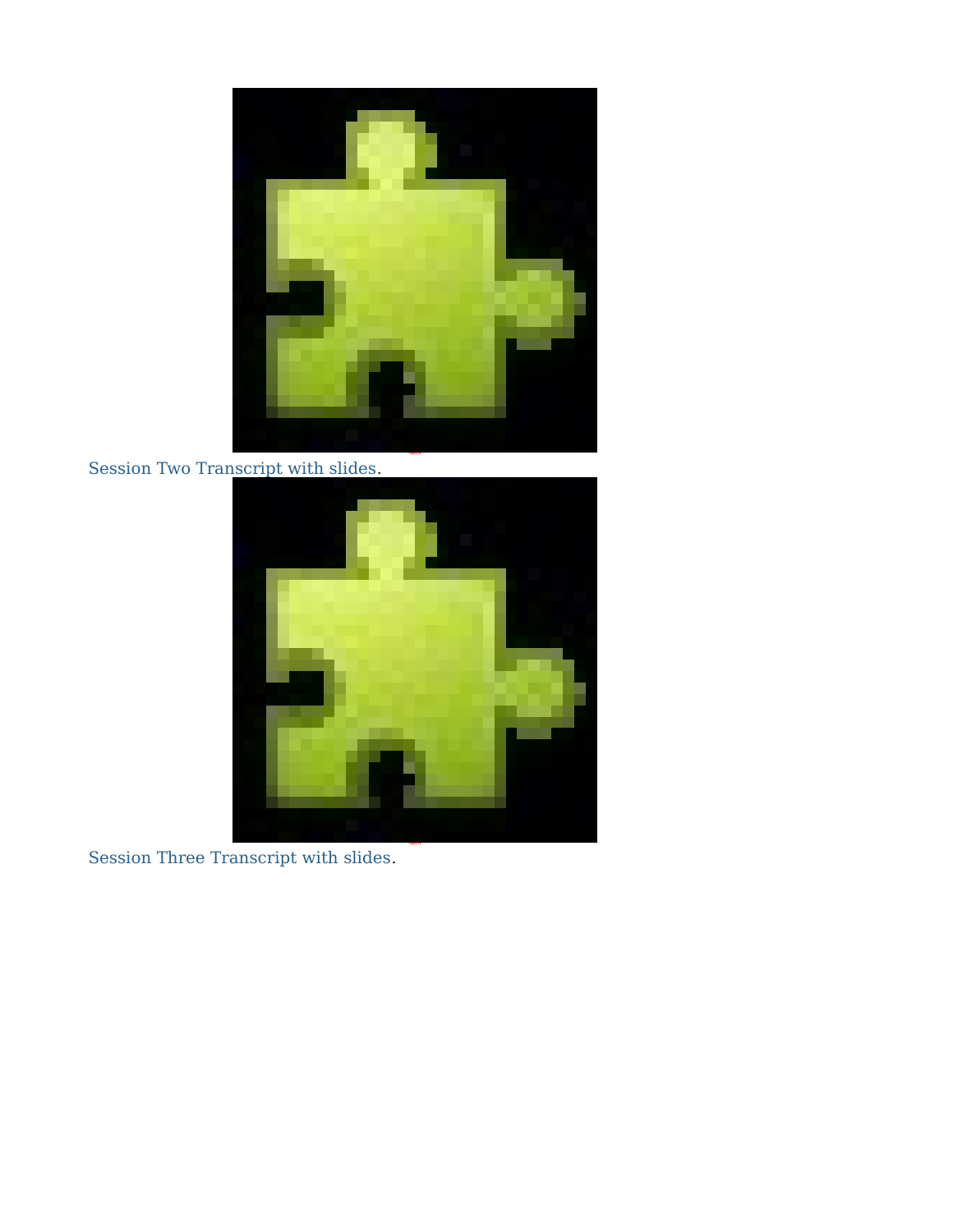

[Session Four Transcript with slides.](https://web.tepper.cmu.edu/jnh/part4transcriptEdited.pdf)



[Session Five Transcript with slides.](https://web.tepper.cmu.edu/jnh/part5ranscriptEdited.pdf)